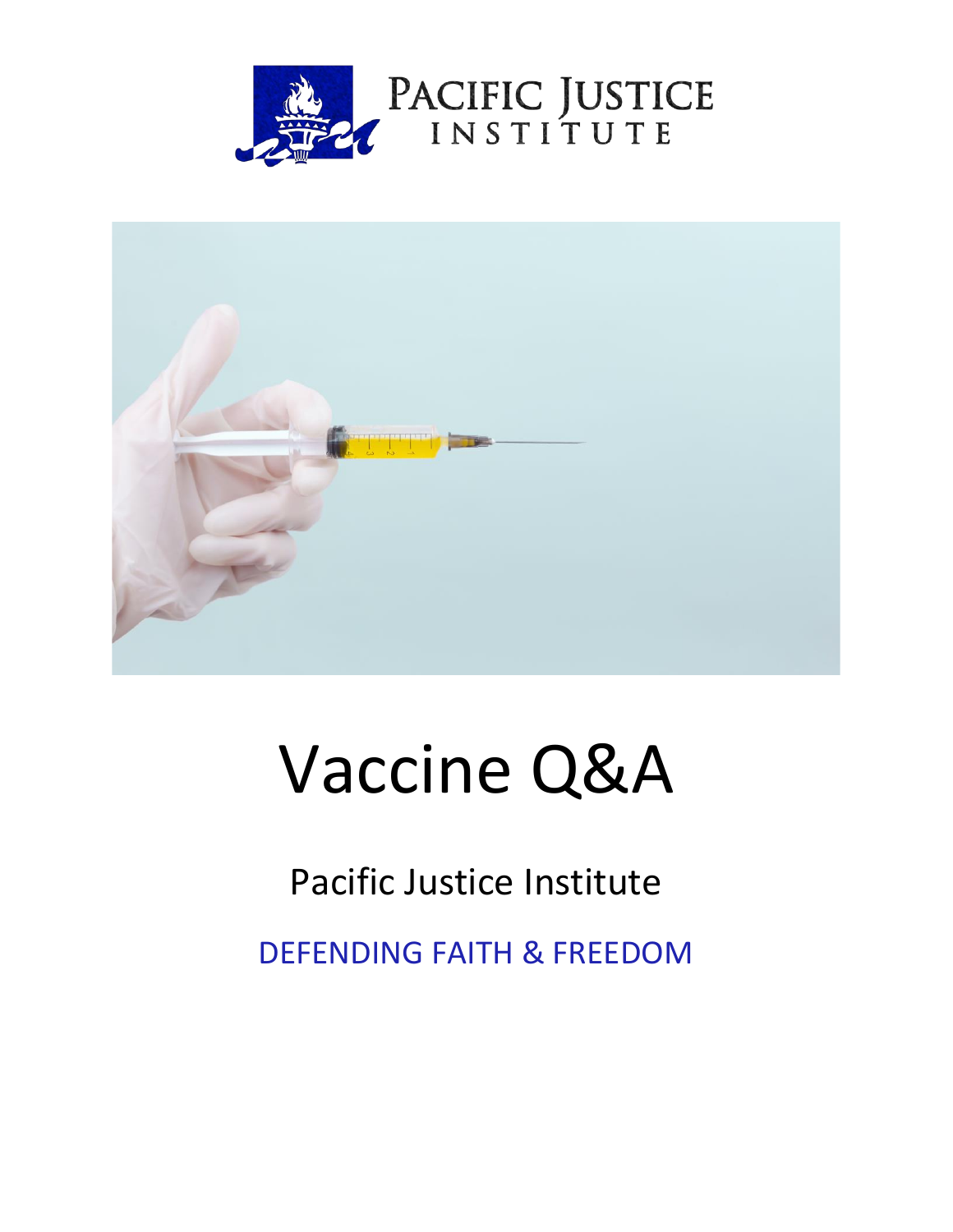

# **Questions and Answers on the Covid-19 Vaccine**

# **Pacific Justice Institute**

**August 11, 2021**

**Question:** Can my employer order me to take a Covid vaccination: can they threaten to fire me if I do not comply?

**Answer:** The vaccine is currently being administered under the Emergency Use Authorization (EUA), because the vaccines were not studied for a sufficient time to ensure there are no longterm side effects. As of May 28, 2021, in an update of its COVID-19 guidance, the Equal Employment Opportunity Commission said employers could require all workers physically entering a workplace to be vaccinated against the coronavirus but that federal law may require the employer to provide reasonable accommodations for employees who aren't vaccinated because of a disability or religious belief. $1$ 

A number of courts have upheld the EEOC update, and the Department of Justice has issued an opinion that employers and colleges / universities are permitted to compel vaccinations, regardless of the facts listed below:

- 1. The EUA itself, 21 U.S. Code § 360bbb–3, requires: … "Individuals to whom the product is administered are informed— of the option to accept or refuse administration of the product, of the consequences, if any, of refusing administration of the product"...<sup>2</sup>
- 2. Each person who is about to receive a Covid-19 vaccine is given a fact sheet, which states in part: WHAT IF I DECIDE NOT TO GET THE (insert drug company name) COVID-19 VACCINE? It is your choice to receive or not receive the (insert drug company name) COVID-19 Vaccine. Should you decide not to receive it, it will not change your standard medical care.<sup>3</sup>

1

#### **\_\_\_\_\_\_\_\_\_\_\_\_\_\_\_** *www.PJI.org*

<sup>1</sup> "What You Should Know About COVID-19 and the ADA, the Rehabilitation Act, and Other EEO Laws", U.S. Equal Employment Opportunity Commission (EEOC), Section K Vaccinations.

<sup>&</sup>lt;sup>2</sup> 21 U.S. Code § 360bbb–3 - Authorization for medical products for use in emergencies. Subsection (e)(1)(A)(ii) <sup>3</sup> https://www.cdc.gov/vaccines/covid-19/eua/index.html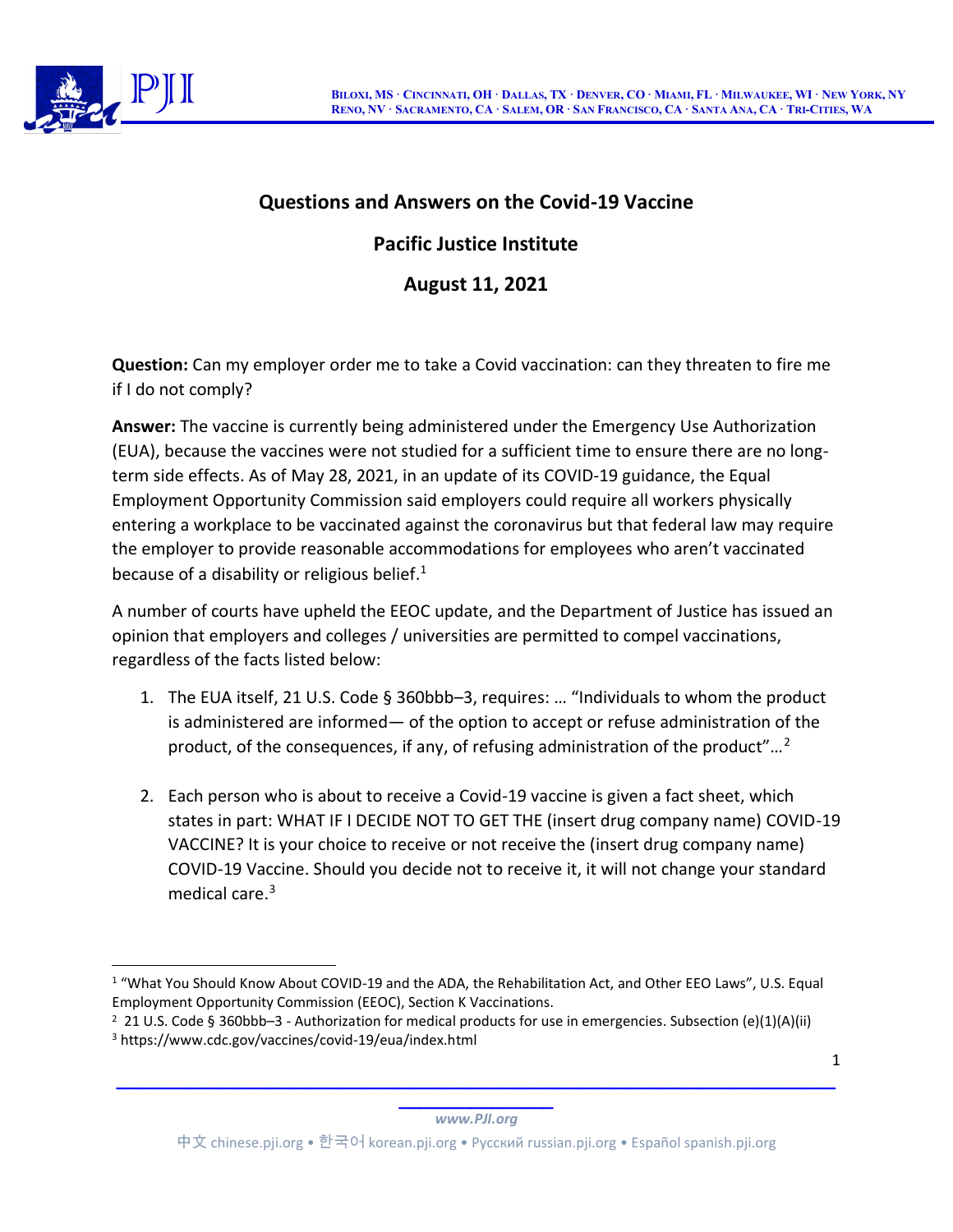- 3. In the 2004 case of *Doe v. Rumsfeld<sup>4</sup>*, plaintiffs challenged the government's Anthrax Vaccination Immunization Program (AVIP), because anthrax vaccine adsorbed (AVA) had never been approved by the FDA as a safe and effective drug for protection against inhalation anthrax. Yet the government was forcing military personnel to take the vaccine. The United States District Court for the District of Columbia issued an injunction prohibiting the use of AVA on the basis that the vaccine is either a drug unapproved for its intended use or an investigational new drug, and thus requires informed consent.
- 4. In August 2020, Amanda Cohn, MD, the Executive Secretary of The Centers for Disease Control Advisory Committee on Immunization Practices (CDC-ACIP) stated: "I just wanted to add that, just wanted to remind everybody, that under an Emergency Use Authorization, an EUA, vaccines are not allowed to be mandatory. So, early in this vaccination phase, individuals will have to be consented and they won't be able to be mandated."<sup>5</sup>

Despite the court ruling in *Doe v. Rumsfeld*, the Pentagon will seek to vaccinate all members of the military by September 15, 2021, by order of the President. <sup>6</sup>

It is interesting that in Senate testimony on May 11, 2021, Dr. Anthony Fauci and Peter Marks, Director of the Food and Drug Administration's Center for Biologics Evaluation, were asked how many of their employees have taken the vaccine. Their response was that they thought a little more than half, up to 60%, but they were not sure because they are not allowed to ask their employees if they got the vaccination.<sup>7</sup>

As of this writing, if you work for Dr. Fauci at the National Institute of Allergy and Infectious Diseases, you still do not have to take the vaccine, and you cannot be asked if you are vaccinated. But if you work for ANY private employer, you can be mandated to take the vaccine or face the possibility of losing your job.

**Question:** What if taking the vaccination violates a sincerely held religious belief of mine?

2

<sup>4</sup> *Doe v. Rumsfeld*, 341 F. Supp. 2d 1, 2004 U.S. Dist. LEXIS 21668

<sup>5</sup> https://www.youtube.com/watch?v=p0zCEiGohJs&list=PLvrp9iOILTQb6D9e1YZWpbUvzfptNMKx2&inde

<sup>6</sup> "COVID vaccines would be required for military under new plan", by LOLITA C. BALDOR, August 9, 2021, the Associated Press.

<sup>7</sup> Fact Check-Fauci, Marks did not say 40% to 50% of CDC and FDA employees are 'refusing the COVID-19 vaccine', By Reuters Fact Check, May 20, 2021.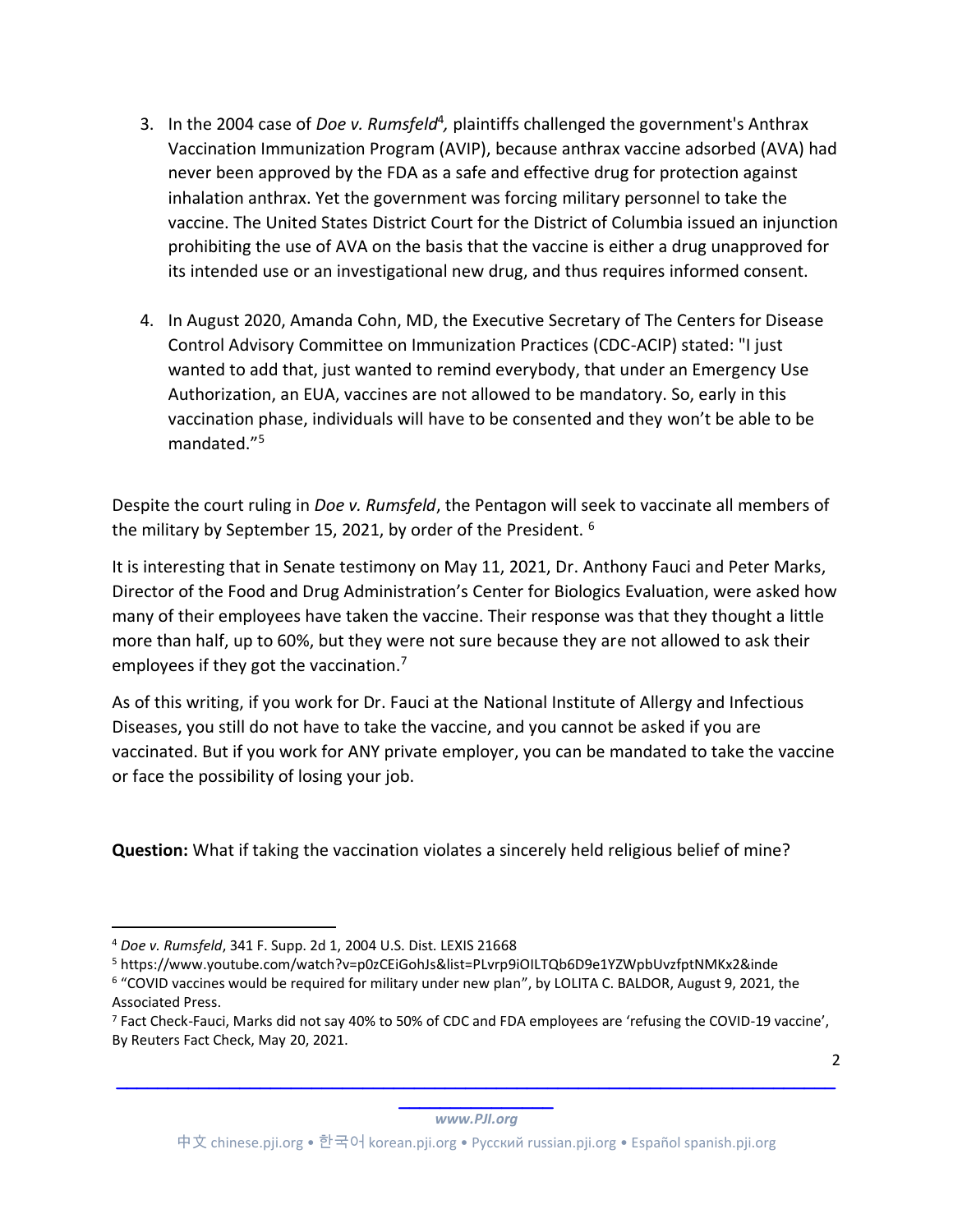**Answer:** Title VII of the Civil Rights Act of 1964 prohibits two categories of employment practices. It is unlawful for an employer:

"(1) to fail or refuse to hire or to discharge any individual, or otherwise to discriminate against any individual with respect to his compensation, terms, conditions, or privileges of employment, because of such individual's race, color, religion, sex, or national origin; or

(2) to limit, segregate, or classify his employees or applicants for employment in any way which would deprive or tend to deprive any individual of employment opportunities or otherwise adversely affect his status as an employee, because of such individual's race, color, religion, sex, or national origin."<sup>8</sup>

There is a process involved when asserting your rights under Title VII. The process begins when you communicate to your employer that you are unable to be vaccinated for COVID-19 because of a sincerely held religious belief, practice, or observance. Once an employer is on notice that an employee's sincerely held religious belief, practice, or observance prevents the employee from getting a COVID-19 vaccine, the employer must provide a reasonable accommodation unless it would pose an undue hardship.

The employer should ordinarily assume that an employee's request for religious accommodation is based on a sincerely held religious belief, practice, or observance. However, if an employer is aware of facts that provide an objective basis for questioning either the religious nature or the sincerity of a particular belief, practice, or observance, the employer would be justified in requesting additional supporting information.

An employer should thoroughly consider all possible reasonable accommodations, including telework and reassignment. The EEOC and US Department of Labor, Occupational Safety and Health Administration, provide resources to assist employers in creating accommodations for employees.

However, employers are not required to make accommodations if such accommodations will create an "undue hardship" for the employer, having more than minimal cost or burden on the employer.<sup>9</sup> However, the courts have stated that to have an undue hardship, "an employer must either provide factual evidence that co-workers of an accommodated employee will be significantly imposed upon, or that a material disruption of the work routine will occur. Mere

<sup>8</sup> 42 U.S.C. § 2000e–2(a).

<sup>&</sup>lt;sup>9</sup> EEOC, sections K 12 and K 6.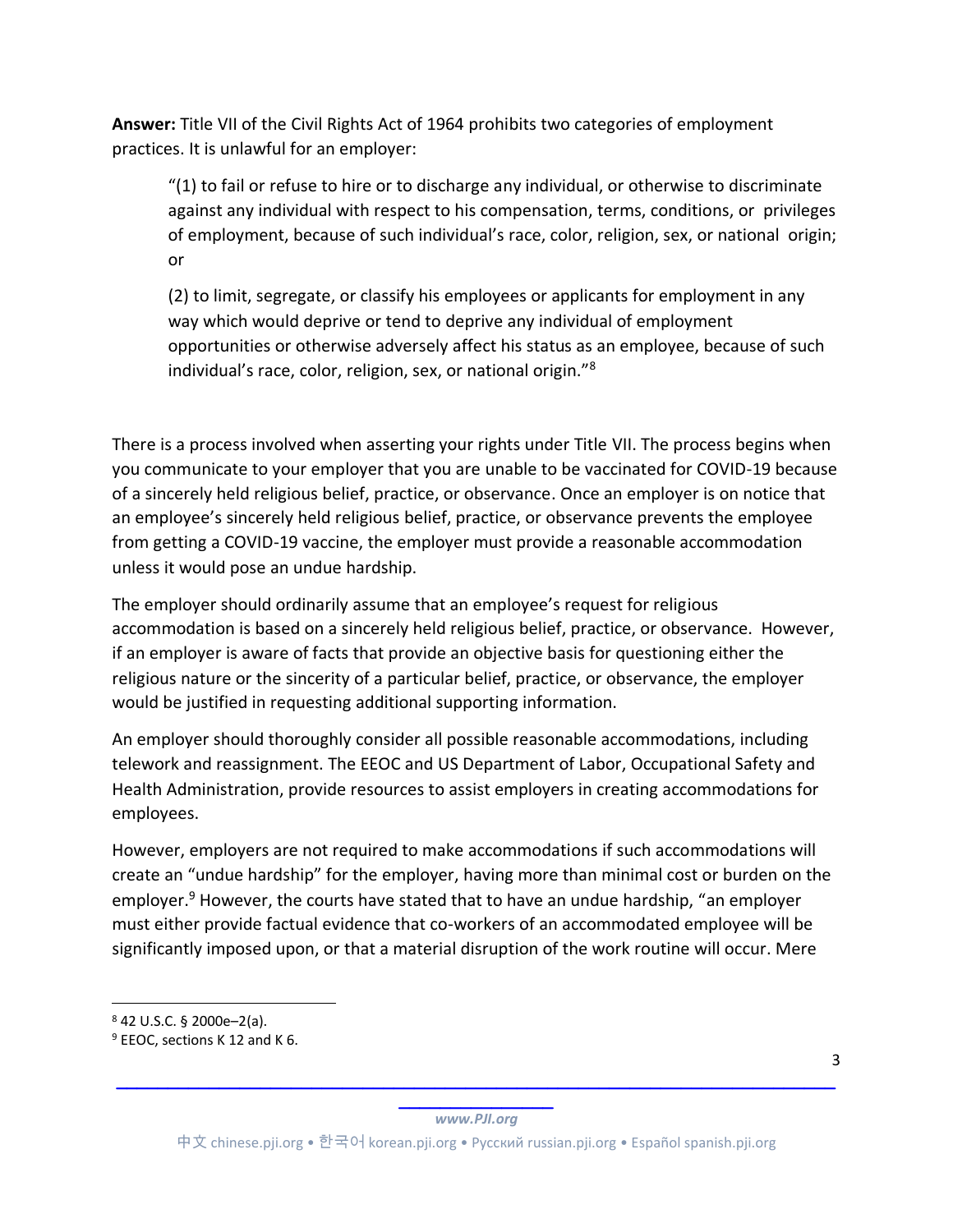hypothetical scenarios of what could happen… if an employee is granted an accommodation are wholly insufficient."<sup>10</sup>

Ultimately, if an employee cannot be accommodated, employers should determine if any other rights apply under the EEO laws or other federal, state, and local authorities before taking adverse employment action against an unvaccinated employee.<sup>11</sup>

If the request is denied, then employees may be able to look to two different governmental agencies to help them preserve their rights, their state-based agency that enforces state laws preventing workplace discrimination and the federal agency that enforces federal laws preventing workplace discrimination. For a California employee, for example, these two agencies would be the Department of Fair Employment and Housing (DFEH) for state law claims or the Equal Employment Opportunity Commission (EEOC) for federal law claims. Whenever employees in California seek to bring a claim based upon workplace discrimination, they are legally barred from filing a civil lawsuit until after they first file a claim with either the DFEH or EEOC, as applicable. For purposes of vaccine-related discrimination claims, the following sources of law are addressed by the DFEH and EEOC, respectively:

DFEH: California-based agency charged with enforcing various civil rights laws, including the Fair Employment and Housing Act (FEHA) and the California Family Rights Act (CFRA); and

EEOC: Federal-based agency charged with enforcing various federal laws against employment discrimination, including Title VII of the Civil Rights Act of 1964 ("Title VII"), the Americans with Disabilities Act (ADA), the Equal Pay Act (EPA), the Age Discrimination in Employment Act (ADEA) and the Genetic Information Nondiscrimination Act (GINA).

If your employer is not complying with the above procedure, or if you disagree with their findings related to accommodations, contact the Pacific Justice Institute to discuss your legal rights.

**Question**: What if I have a disability covered under the Americans with Disabilities Act (ADA) that prevents me from taking the vaccine?

**\_\_\_\_\_\_\_\_\_\_\_\_\_\_\_** *www.PJI.org*

<sup>10</sup> *Heller v. EBB Auto Co.*, 8 F.3d 1433, 1440 (9th Cir. 1993); *Tooley v. Martin-Marietta Corp.,* 648 F.2d 1239, 1241 (9th Cir. 1981); *Burns v. Southern Pacific Transp. Co.,* 583 F.2d 403, 406-07 (9th Cir. 1978). <sup>11</sup> EEOC, K 12.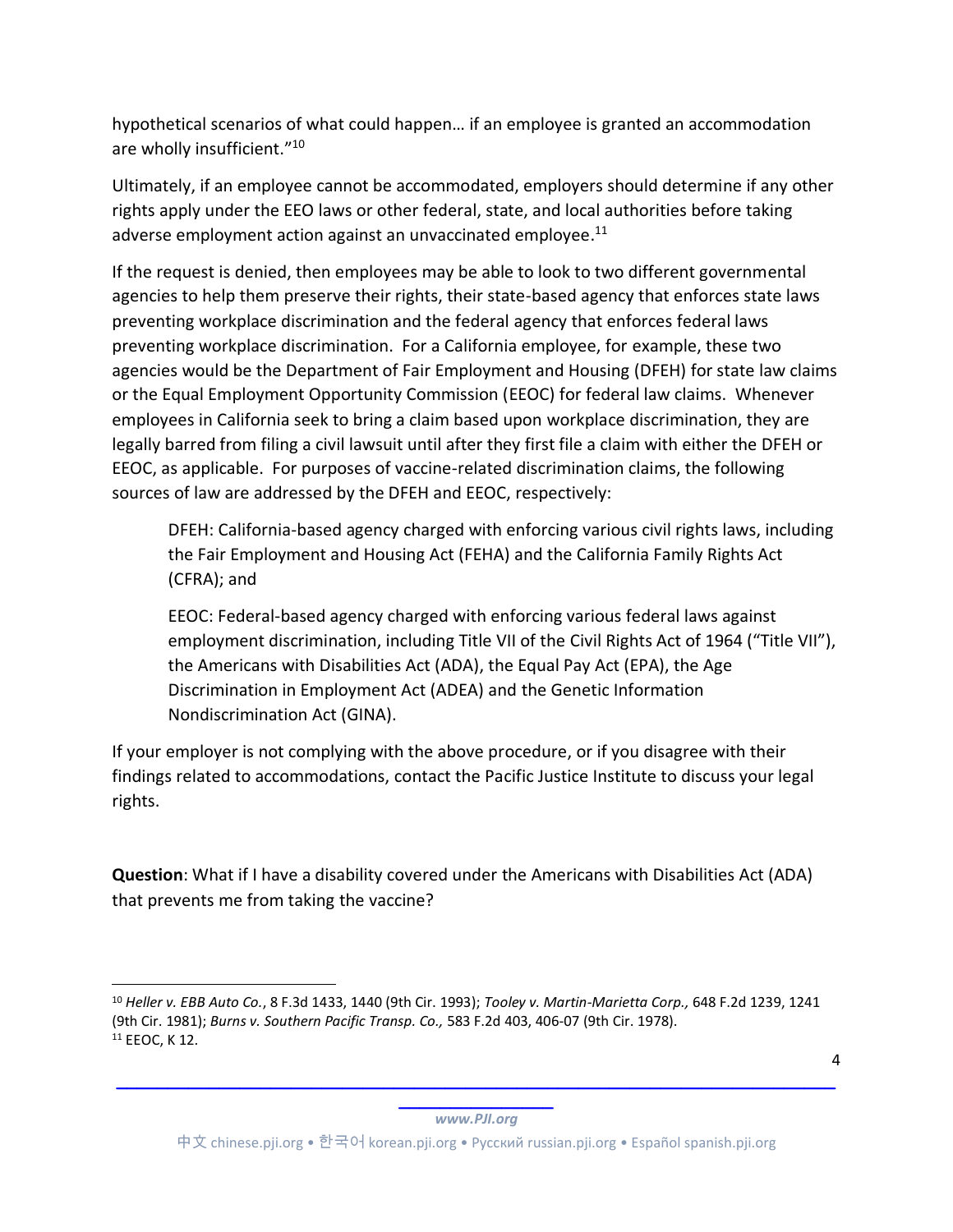**Answer**: Under the ADA, an employer may require all employees to meet a qualification standard that is job-related and consistent with business necessity, such as a safety-related standard requiring COVID-19 vaccination. However, if a particular employee cannot meet such a safety-related qualification standard because of a disability, the employer may not require compliance for that employee unless it can demonstrate that the individual would pose a "direct threat" to the health or safety of the employee or others in the workplace.

In the case of Covid, that would include evaluation of things such as the current level of community spread, whether the employee works alone or with others, works inside or outside; the available ventilation; the frequency and duration of direct interaction the employee typically will have with other employees and/or non-employees; the number of partially or fully vaccinated individuals already in the workplace; whether other employees are wearing masks or undergoing routine screening testing; and the space available for social distancing.

If it is determined that an employee with a disability who is not vaccinated would pose a direct threat to self or others, the employer must consider a reasonable accommodation to reduce or eliminate that threat, such as requiring the employee to wear a mask, work a staggered shift, making changes in the work environment (such as improving ventilation systems or limiting contact with other employees and non-employees), permitting telework if feasible, or reassigning the employee to a vacant position in a different workspace.

Similar to the requirements under Title VII for sincerely held religious beliefs, employers are not required to make accommodations that impose "undue hardship" on the employer. However, the standard for undue hardship is different under the ADA, as it requires a "significant difficulty or expense."

Also, under the ADA, it is unlawful for an employer to disclose that an employee is receiving a reasonable accommodation or to retaliate against an employee for requesting an accommodation.12

**Question**: What if I have a medical condition that prevents me from taking the vaccine?

**Answer**: The CDC makes very few exceptions medical conditions, as follows:

1. People who have weakened immune systems- People with HIV and those with weakened immune systems due to other illnesses or medication might be at increased risk for severe COVID-19. They may receive a COVID-19 vaccine. However, they should be aware of the limited safety data:

**\_\_\_\_\_\_\_\_\_\_\_\_\_\_\_\_\_\_\_\_\_\_\_\_\_\_\_\_\_\_\_\_\_\_\_\_\_\_\_\_\_\_\_\_\_\_\_\_\_\_\_\_\_\_\_\_\_\_\_\_\_\_\_\_\_\_\_\_\_\_**

<sup>12</sup> EEOC, K 5, K 6.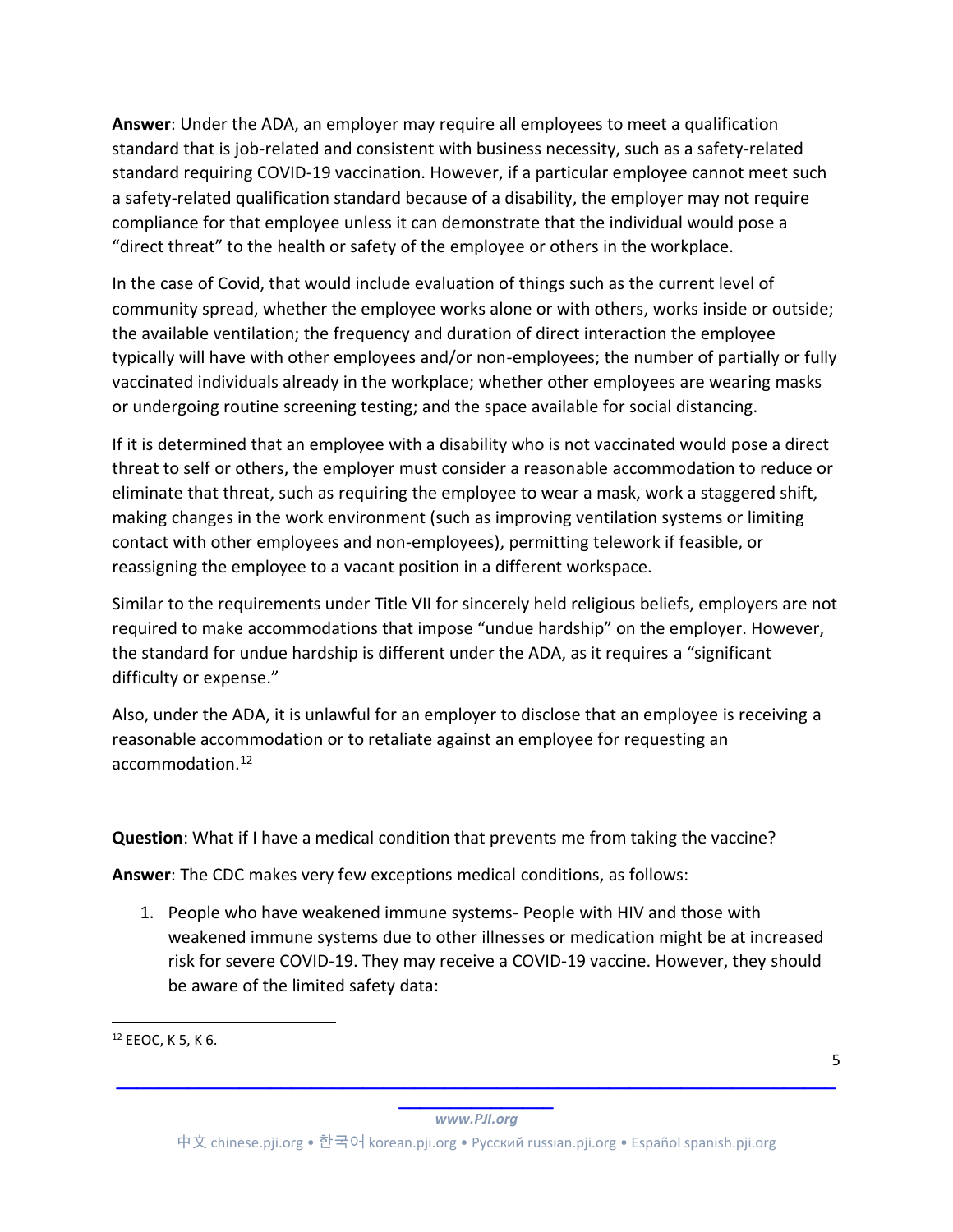- A. Information about the safety of COVID-19 vaccines for people who have weakened immune systems in this group is not yet available
- B. People living with HIV were included in clinical trials, though safety data specific to this group are not yet available at this time
- C. People with weakened immune systems should also be aware of the potential for reduced immune responses to the vaccine, as well as the need to continue following current guidance to protect themselves against COVID-19.
- 2. People who have autoimmune conditions- People with autoimmune conditions may receive a COVID-19 vaccine. However, they should be aware that no data are currently available on the safety of COVID-19 vaccines for people with autoimmune conditions.
- 3. People who have previously had Guillain-Barre syndrome (GBS)- With few exceptions, the independent Advisory Committee on Immunization Practices (ACIP) general best practice guidelines for immunization do not include a history of GBS as a precaution to vaccination with other vaccines.
- 4. People who have previously had Bell's palsy- Cases of Bell's palsy were reported following vaccination in participants in the COVID-19 vaccine clinical trials. However, the Food and Drug Administration (FDA) does not consider these to be more than the rate expected in the general population. They have not concluded these cases were caused by vaccination.<sup>13</sup>

The general rule is that if you have a medical condition that your doctor will certify should exclude you from vaccination, present that documentation to your employer if they are mandating vaccination. If you feel the employer is responding in an unreasonable manner, contact the Pacific Justice Institute to discuss your legal rights.

**Question**: What if I am allergic to the vaccine or its components?

**Answer**: The Centers for Disease Control and Prevention (CDC) begins with the following definitions:

6

**\_\_\_\_\_\_\_\_\_\_\_\_\_\_\_** *www.PJI.org*

**\_\_\_\_\_\_\_\_\_\_\_\_\_\_\_\_\_\_\_\_\_\_\_\_\_\_\_\_\_\_\_\_\_\_\_\_\_\_\_\_\_\_\_\_\_\_\_\_\_\_\_\_\_\_\_\_\_\_\_\_\_\_\_\_\_\_\_\_\_\_**

<sup>13</sup> COVID-19 Vaccines for People with Underlying Medical Conditions, Centers for Disease Control and Prevention (CDC), updated May 14, 2021.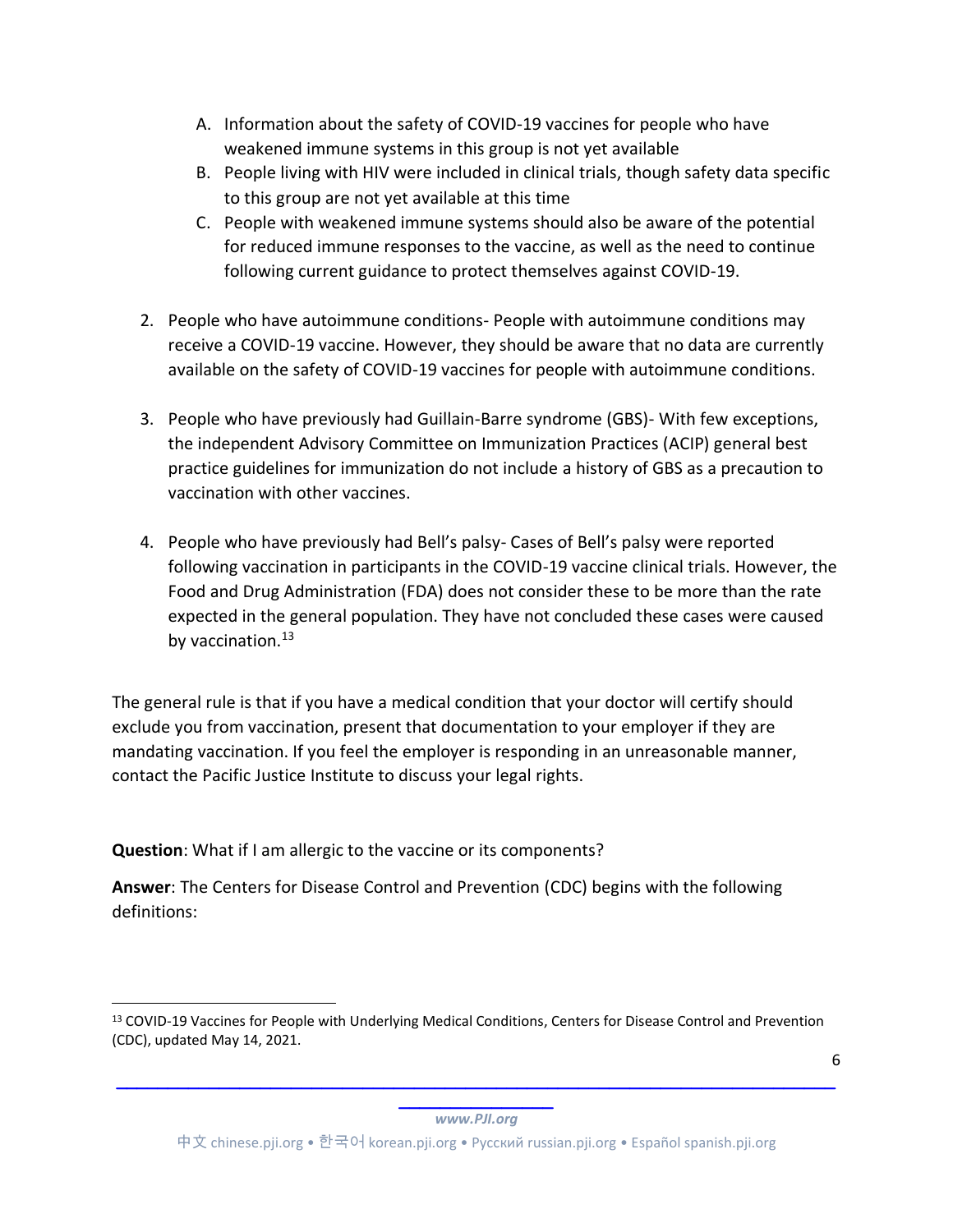- An allergic reaction is considered severe when a person needs to be treated with epinephrine or EpiPen or if the person must go to the hospital. Experts refer to severe allergic reactions as anaphylaxis.
- An immediate allergic reaction happens within 4 hours after getting vaccinated and could include symptoms such as hives, swelling, and wheezing (respiratory distress).

If You Are Allergic to an Ingredient in a COVID-19 Vaccine-

If you have had a severe allergic reaction or an immediate allergic reaction—even if it was not severe—to any ingredient in an mRNA COVID-19 vaccine, you should not get either of the currently available mRNA COVID-19 vaccines (Pfizer-BioNTech and Moderna).

If you have had a severe allergic reaction or an immediate allergic reaction to any ingredient in Johnson & Johnson's Janssen (J&J/Janssen) COVID-19 vaccine, you should not get the J&J/Janssen vaccine.

If You Are Allergic to Other Types of Vaccines

If you have had an immediate allergic reaction—even if it was not severe—to a vaccine or injectable therapy for another disease, ask your doctor if you should get a COVID-19 vaccine.

If You Have Allergies Not Related to Vaccines

CDC recommends that people get vaccinated even if they have a history of severe allergic reactions not related to vaccines or injectable medications—such as food, pet, venom, environmental, or latex allergies. People with a history of allergies to oral medications or a family history of severe allergic reactions may also get vaccinated.<sup>14</sup>

If you have any of the allergies described by the CDC, provide that documentation to your employer if they are mandating vaccination. If you feel the employer is responding in an unreasonable manner, contact the Pacific Justice Institute to discuss your legal rights.

**Question**: What if I am pregnant?

**\_\_\_\_\_\_\_\_\_\_\_\_\_\_\_** *www.PJI.org*

**\_\_\_\_\_\_\_\_\_\_\_\_\_\_\_\_\_\_\_\_\_\_\_\_\_\_\_\_\_\_\_\_\_\_\_\_\_\_\_\_\_\_\_\_\_\_\_\_\_\_\_\_\_\_\_\_\_\_\_\_\_\_\_\_\_\_\_\_\_\_**

<sup>&</sup>lt;sup>14</sup> COVID-19 Vaccines for People with Allergies, Centers for Disease Control and Prevention (CDC), updated May 25, 2021.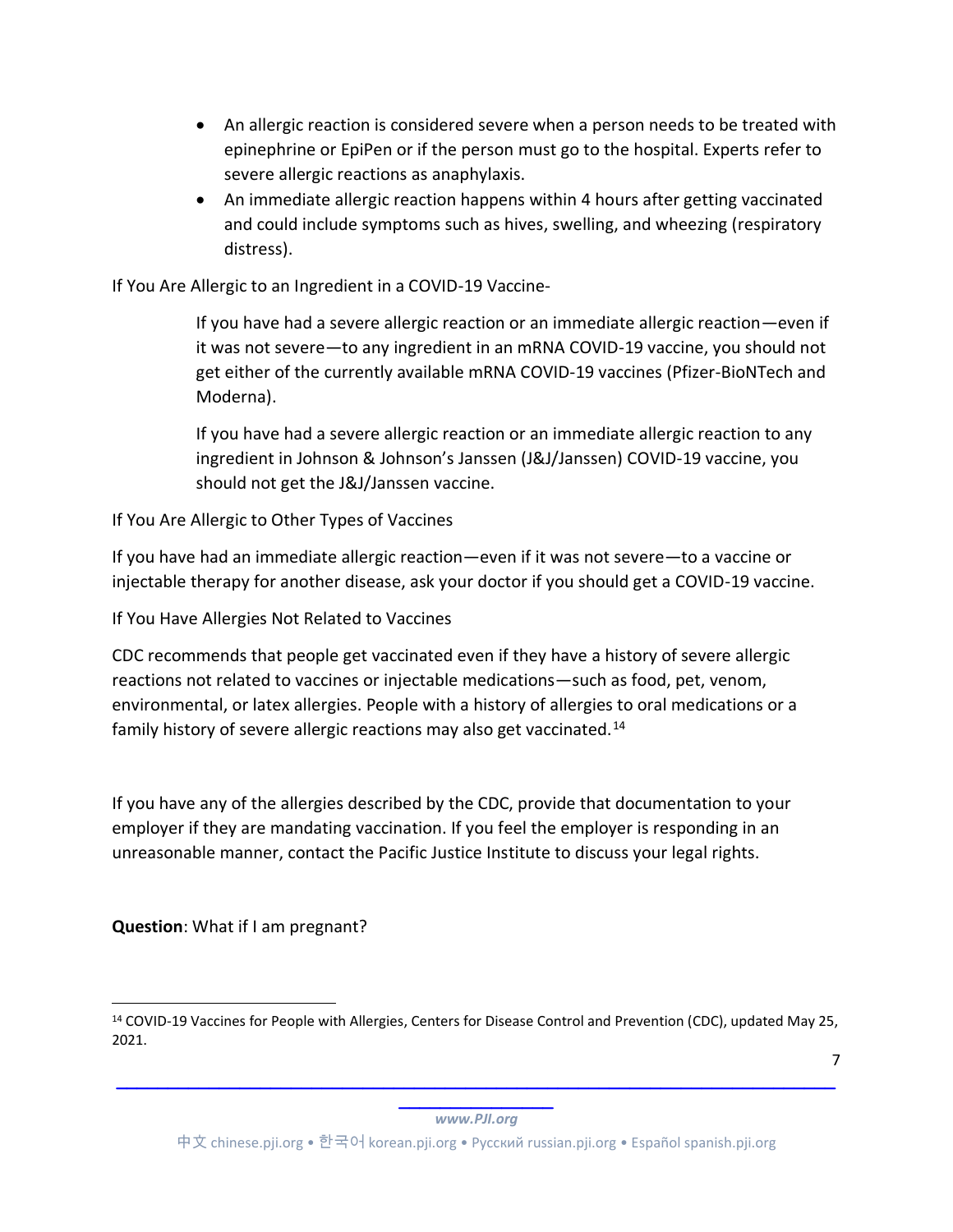**Answer**: The CDC states that you MAY get the vaccine if you are pregnant, however, "key considerations you can discuss with your healthcare provider include:

- How likely you are to being exposed to the virus that causes COVID-19
- Risks of COVID-19 to you and the potential risks to your fetus or infant
- What is known about COVID-19 vaccines:
- How well they work to develop protection in the body
- Known side effects of vaccination
- Limited, but growing, information on the safety of COVID-19 vaccination during pregnancy
- How vaccination might pass antibodies to the fetus. Recent reports have shown that people who have received COVID-19 mRNA vaccines during pregnancy (mostly during their third trimester) have passed antibodies to their fetuses, which could help protect them after birth."<sup>15</sup>

## **Question:** What if I am breastfeeding?

**Answer**: The CDC states "Clinical trials for the COVID-19 vaccines currently authorized for use under an Emergency Use Authorization in the United States did not include people who are breastfeeding. Because the vaccines have not been studied on lactating people, there are no data available on the:

- Safety of COVID-19 vaccines in lactating people
- Effects of vaccination on the breastfed baby
- **•** Effects on milk production or excretion"<sup>16</sup>

**Question**: What if I do not want to take the vaccine because I am concerned about side effects or future health issues?

**Answer**: At this time, there is no allowance for persons who are declining the vaccine for health concerns. The Pacific Justice Institute will monitor current and future legal actions and revise this information as necessary. You can view information on adverse effects from Covid vaccines

8

**\_\_\_\_\_\_\_\_\_\_\_\_\_\_\_** *www.PJI.org*

<sup>15</sup> COVID-19 Vaccines While Pregnant or Breastfeeding, Centers for Disease Control and Prevention (CDC), updated June 9, 2021. NOTE: The CDC, a top federal government medical agency, uses politically correct language that does not acknowledge the biological difference between men and women.

<sup>&</sup>lt;sup>16</sup> COVID-19 Vaccines While Pregnant or Breastfeeding, Centers for Disease Control and Prevention (CDC), updated June 9, 2021. NOTE: The CDC, a top federal government medical agency, uses politically correct language that does not acknowledge the biological difference between men and women.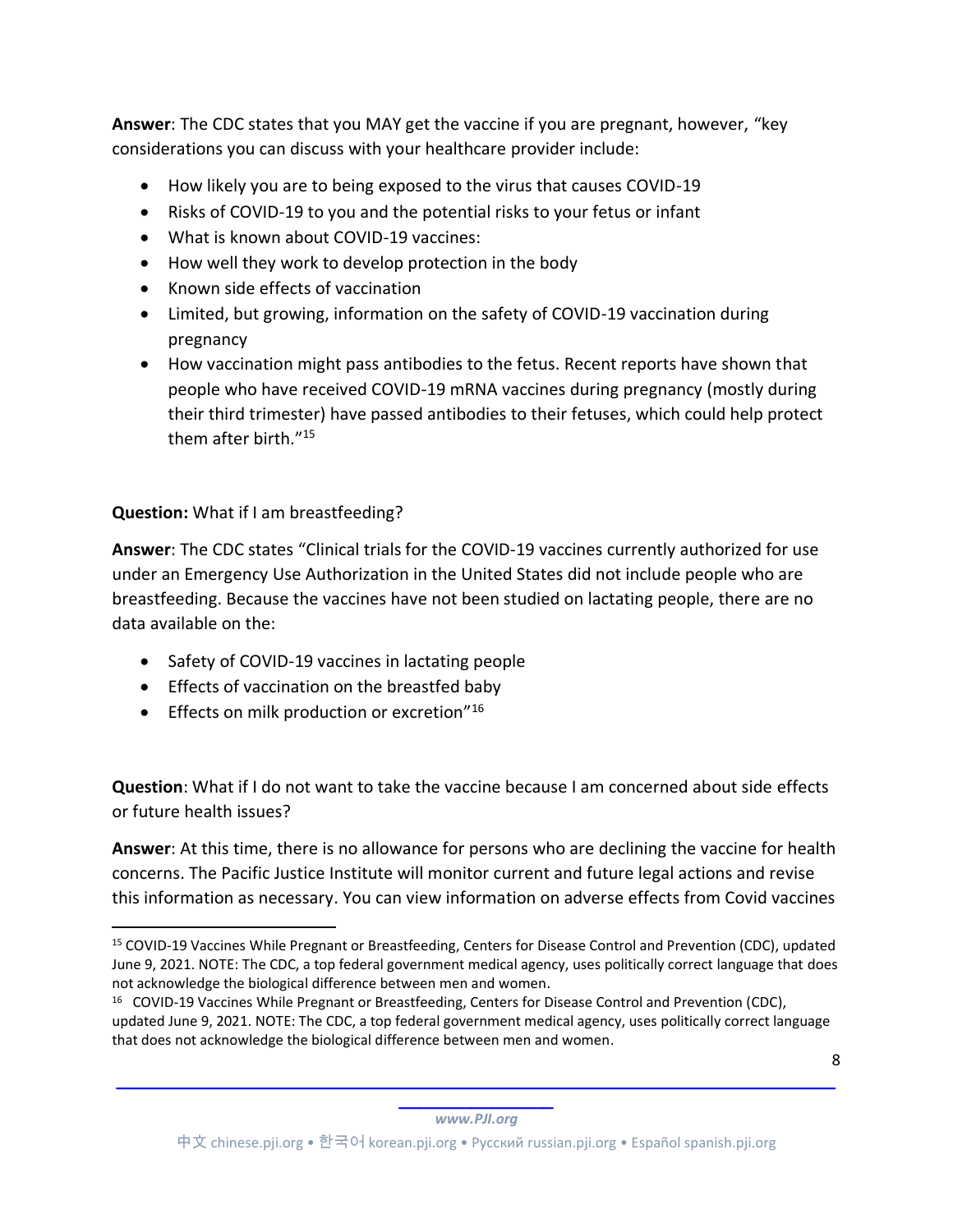under the question "Is there a legal basis to challenge a vaccine mandate? Is there any prior case law?" starting on page 13.

# **Question**: I recently tested positive for Covid 19. Should I get the vaccine?

**Answer**: The CDC says no, people with COVID-19 who have symptoms should wait to be vaccinated until they have recovered from their illness. You should isolate yourself for at least 10 days since symptoms first appeared and at least 24 hours with no fever without feverreducing medication and other symptoms of COVID-19 are improving.

If you test positive for Covid but have no symptoms, you should still not get the vaccine until 10 days have passed since the date you had your positive test.

**Question**: I already had Covid and recovered, so I have antibodies to fight off future exposures. Do I still have to get a vaccine?

**Answer**: The CDC says yes, because experts do not yet know how long you are protected from getting sick again after recovering from COVID-19. Even if you have already recovered from COVID-19, it is possible—although rare—that you could be infected with the virus that causes COVID-19 again.

However, a recent study conducted by Washington University School of Medicine in St. Louis and published May 24, 2021, in the journal Nature, found that even a mild case of coronavirus could leave people with lifelong protection against the virus. 17

Additionally, in a study in the United Kingdom published April 9, 2021, "the authors suggest that infection and the development of an antibody response provides protection similar to or even better than currently used SARS-CoV-2 vaccines."<sup>18</sup>

A study conducted by the Cleveland Clinic was released June 8, 2021, finding that "individuals with previous SARS-CoV-2 infection do not get additional benefits from vaccination".<sup>19</sup>

The CDC updated its guidance<sup>20</sup> regarding this issue on March 17, 2021, stating in part:

<sup>&</sup>lt;sup>17</sup> Immunity to the Coronavirus May Persist for Years, Scientists Find, The New York Times, May 26, 2021.

<sup>18</sup> "Correlates of protection from SARS-CoV-2 infection", by Florian Krammer, The Lancet, April 9, 2021

<sup>&</sup>lt;sup>19</sup> "No point vaccinating those who've had COVID-19: Findings of Cleveland Clinic study", by Dr. Sanchari Sinha Dutta, Ph.D., News-Medical.Net, June 8, 2021.

<sup>20</sup> https://www.cdc.gov/coronavirus/2019-ncov/lab/resources/antibody-tests-guidelines.html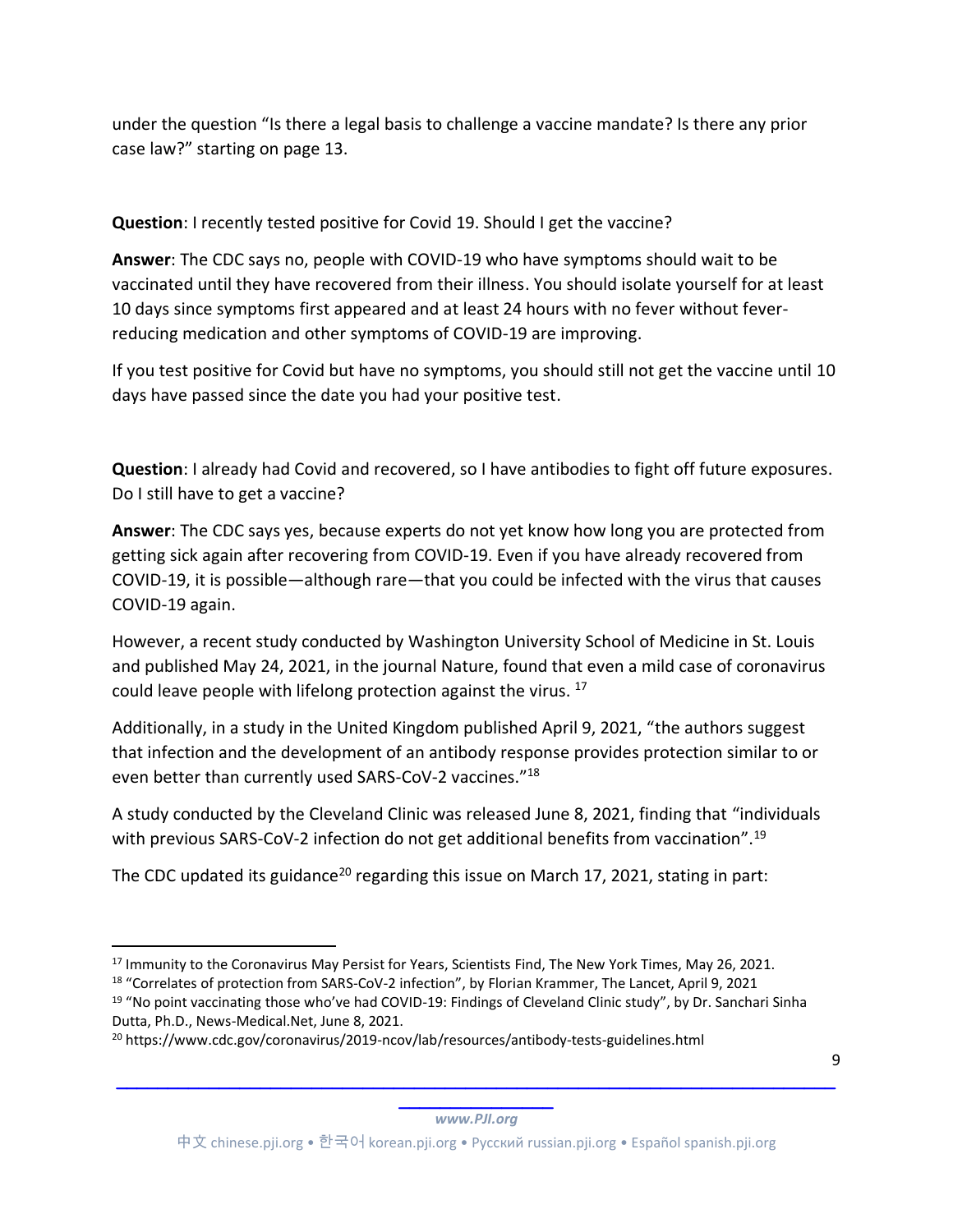Development of Antibodies and Immunity- Natural infection

Nearly all immunocompetent persons develop an adaptive immune response following SARS-CoV-2 infection… Our understanding of the immune response to SARS-CoV-2 is incomplete but rapidly advancing. In humans, the humoral response includes antibodies directed against S and N proteins. Antibodies – including IgM, IgG, and IgA – against S and its subunits can be detected within 1-3 weeks after infection. IgM and IgG antibodies can arise nearly simultaneously…

How long anti-SARS-CoV-2 antibodies persist after infection remains unknown, although IgG antibodies, including IgG against the S and N proteins, persist for at least several months in most persons . . . Taken together, the above findings in humans and nonhuman primates suggest SARS-CoV-2 infection and development of antibody can result in some level of protection against SARS-CoV-2 reinfection. The durability of this immunity has yet to be determined. While life-long immunity has not been observed with endemic seasonal coronaviruses, studies of persons infected with the novel SARS-CoV-1 and Middle East Respiratory Syndrome (MERS-CoV) coronaviruses demonstrated measurable antibody for 18 – 24 months following infection, and neutralizing antibody was present for 34 months in a small study of MERS-infected patients. (Internal footnote citations removed)

A fact sheet by the organization America's Frontline Doctors states:

"You do not need to be vaccinated if you have already contracted COVID-19. Typically people who catch an illness develop natural, life-long immunity and there is no reason to think SARS-CoV-2 is different in this regard. Persons who already had COVID were excluded from the initial trials (which is strange given that now recommend it to people who already had the illness.) There is evidence the Covid vaccine might actually be more dangerous for persons who have already had the illness in that they seem to develop an exaggerated reaction to the vaccine."<sup>21</sup>

Also, Senator (and physician) Rand Paul has spoken extensively that it is his opinion that those who recover from Covid likely have antibodies sufficient to prevent further occurrences. As for the vaccines themselves, there is an increasing likelihood that boosters will be needed.<sup>22</sup>

10

<sup>21</sup> TEN MEDICAL FACTS REGARDING THE COVID-19 EXPERIMENTAL VACCINES, Dr. Shelley Cole, Medical Director AFLDS, dated April 12, 2021.

<sup>&</sup>lt;sup>22</sup> Moderna and Pfizer are already developing COVID-19 vaccine boosters. Do we need a third shot? By Jaimy Lee, Marketwatch.com, dated May 31, 2021.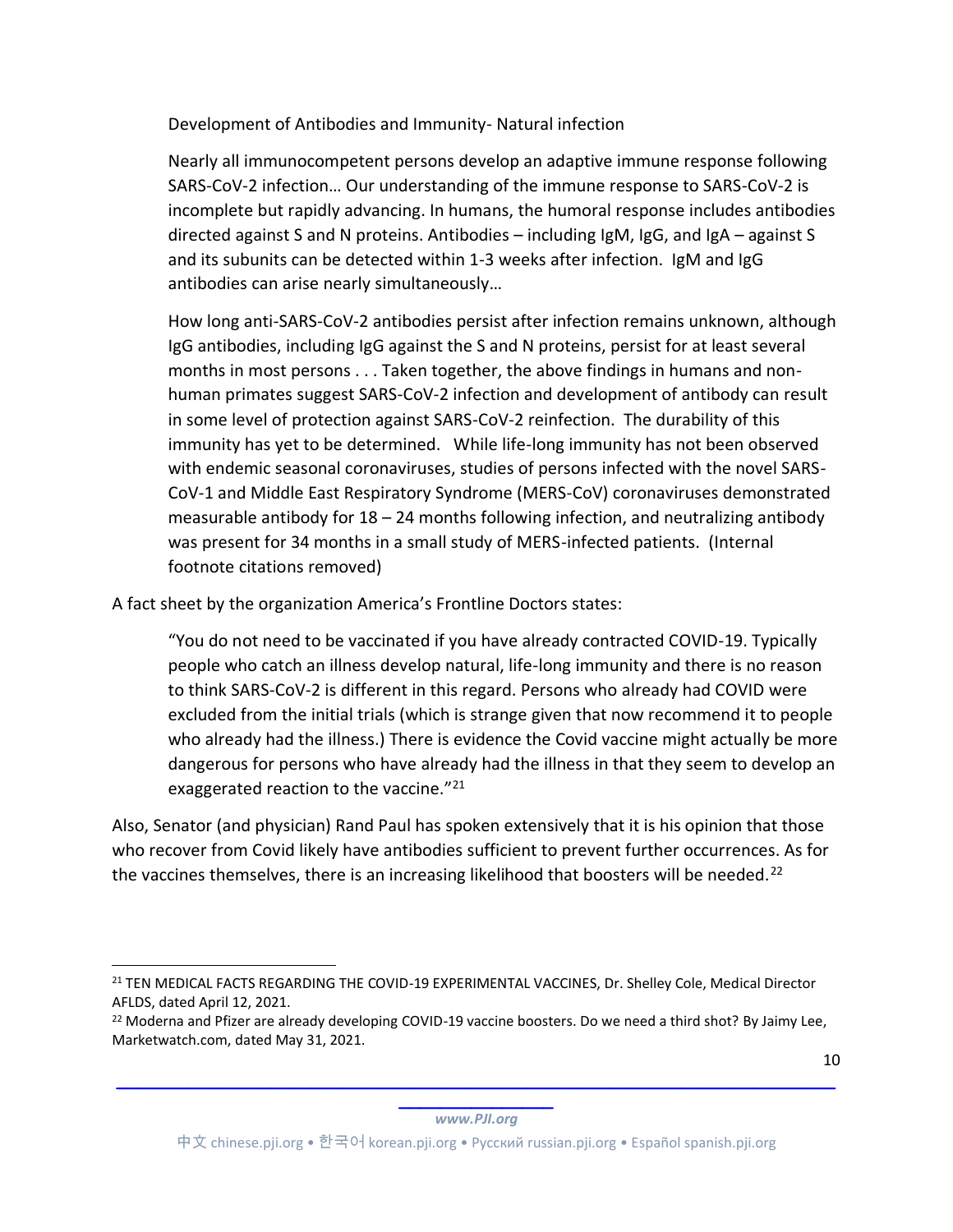As in many of these issues, there is no case law to guide us going forward. But if you have already had Covid and recovered, and your employer is mandating a vaccination, contact the Pacific Justice Institute to discuss your legal rights.

**Question**: Is there a difference between my employer "strongly encouraging" me to get the vaccine versus mandating the vaccine?

**Answer**: We believe there is. As of April 21, 2021, US Department of Labor (DOL), Occupational Safety and Health Administration (OSHA) provided guidance as follows:

"If an employer requires its employees to be vaccinated, adverse reactions to the vaccines are considered "work-related" by OSHA. Employers who require COVID-19 vaccines must notify OSHA within 24 hours of an employee's inpatient hospitalization (or within eight hours of an employee's death) resulting from an adverse reaction."

Sometime between April 21 and May 24, 2021, OSHA changed its reporting guidance to:

"DOL and OSHA, as well as other federal agencies, are working diligently to encourage COVID-19 vaccinations. OSHA does not wish to have any appearance of discouraging workers from receiving COVID-19 vaccination, and also does not wish to disincentivize employers' vaccination efforts. As a result, OSHA will not enforce 29 CFR 1904's recording requirements to require any employers to record worker side effects from COVID-19 vaccination through May 2022. We will reevaluate the agency's position at that time to determine the best course of action moving forward."

Apparently OSHA believed that adverse reactions to mandatory Covid vaccinations were eligible for Workers Compensation.

In looking at liability, the vaccine manufacturers and distributors have been given immunity. In addition, there is immunity from liability under the 2005 PREP act (Public Readiness and Emergency Preparedness Act) for "program planners" who facilitate or supervise an onsite vaccination program, but that applies to liability for facilitating the vaccination. But there is no immunity for an employer who mandates an employee take the vaccine.

There are some older court cases on this issue. In 1949, in the case of *Roberts v. U.S.O. Camp Shows Inc.*, an employee was directed by his employer to receive various inoculations, and as a result, contracted encephalitis. The California Second District Court of Appeal held that "incapacity caused by illness from vaccination or inoculation may properly be found to have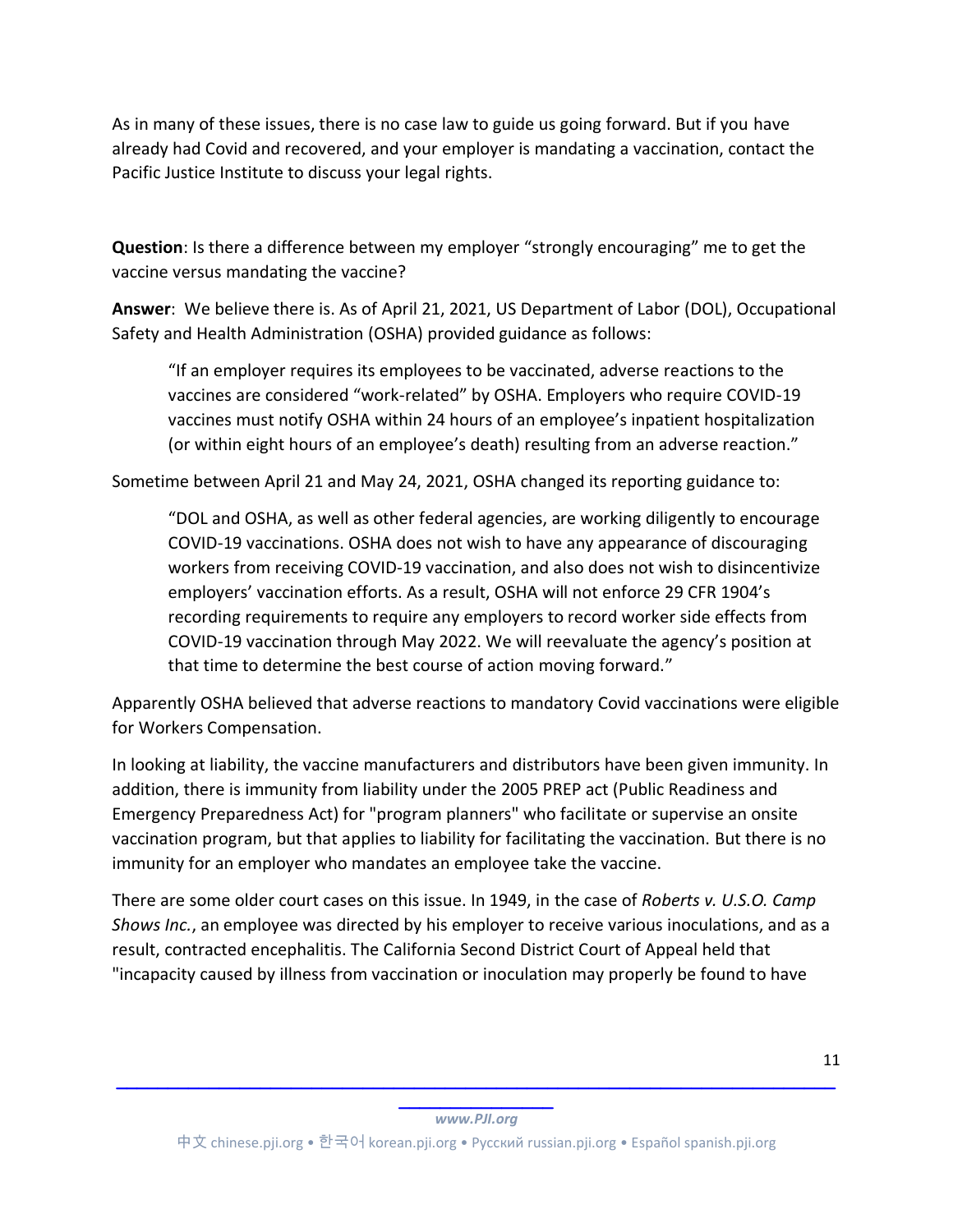arisen out of the employment where such treatment is submitted to pursuant to the direction or for the benefit of the employer."<sup>23</sup>

In 1983, in the case of *Maher v. Workers' Comp. Appeals Bd.*, a nurse applied to work at a hospital. A mandatory test for tuberculosis resulted in treatment that injured her. The California Supreme Court found that "the rule is well settled that where an employee submits to an inoculation or a vaccination at the direction of the employer and for the employer's benefit, any injury resulting from an adverse reaction is compensable under the Workers' Compensation Act."24

Therefore, if your employer is pressuring you to get the vaccine, we recommend that you ask them if getting the vaccine is mandatory and get that in writing.

**Question**: Asking me if I have been vaccinated is asking for medical information. Isn't that a violation of HIPPA?

**Answer**: The Health Insurance Portability and Accountability Act of 1996, Pub.L. 104–191, commonly referred to as HIPPA, focuses on "protected health information" as maintained by the healthcare industry (including healthcare insurance providers) to prevent such information from being exploited via theft and fraud. HIPAA only applies to "covered entities" – healthcare providers, health plans, healthcare clearinghouses, and their business associates.

HIPAA (or FERPA for students) is not likely to bar an employer (or school) from legally asking any employee about his or her vaccination status. However, various state and federal laws may prevent an employer from asking an employee why he or she is not vaccinated. This does not, of course, mean that an employee may not choose to voluntarily disclose a pre-existing medical condition or sincerely held religious belief that prevents her from receiving the vaccine, so that the employee can request a reasonable accommodation if the employer is requiring Covid vaccination as a condition of employment.

**Question**: How effective are these vaccines?

**\_\_\_\_\_\_\_\_\_\_\_\_\_\_\_** *www.PJI.org*

**\_\_\_\_\_\_\_\_\_\_\_\_\_\_\_\_\_\_\_\_\_\_\_\_\_\_\_\_\_\_\_\_\_\_\_\_\_\_\_\_\_\_\_\_\_\_\_\_\_\_\_\_\_\_\_\_\_\_\_\_\_\_\_\_\_\_\_\_\_\_**

<sup>23</sup> *Roberts v. U. S. O. Camp Shows, Inc*., 91 Cal. App. 2d 884, 205 P.2d 1116, 1949 Cal. App. LEXIS 1319

<sup>24</sup> *Maher v. Workers' Comp. Appeals Bd.,* 33 Cal. 3d 729, 661 P.2d 1058, 190 Cal. Rptr. 904, 1983 Cal. LEXIS 176, 48 Cal. Comp. Cases 326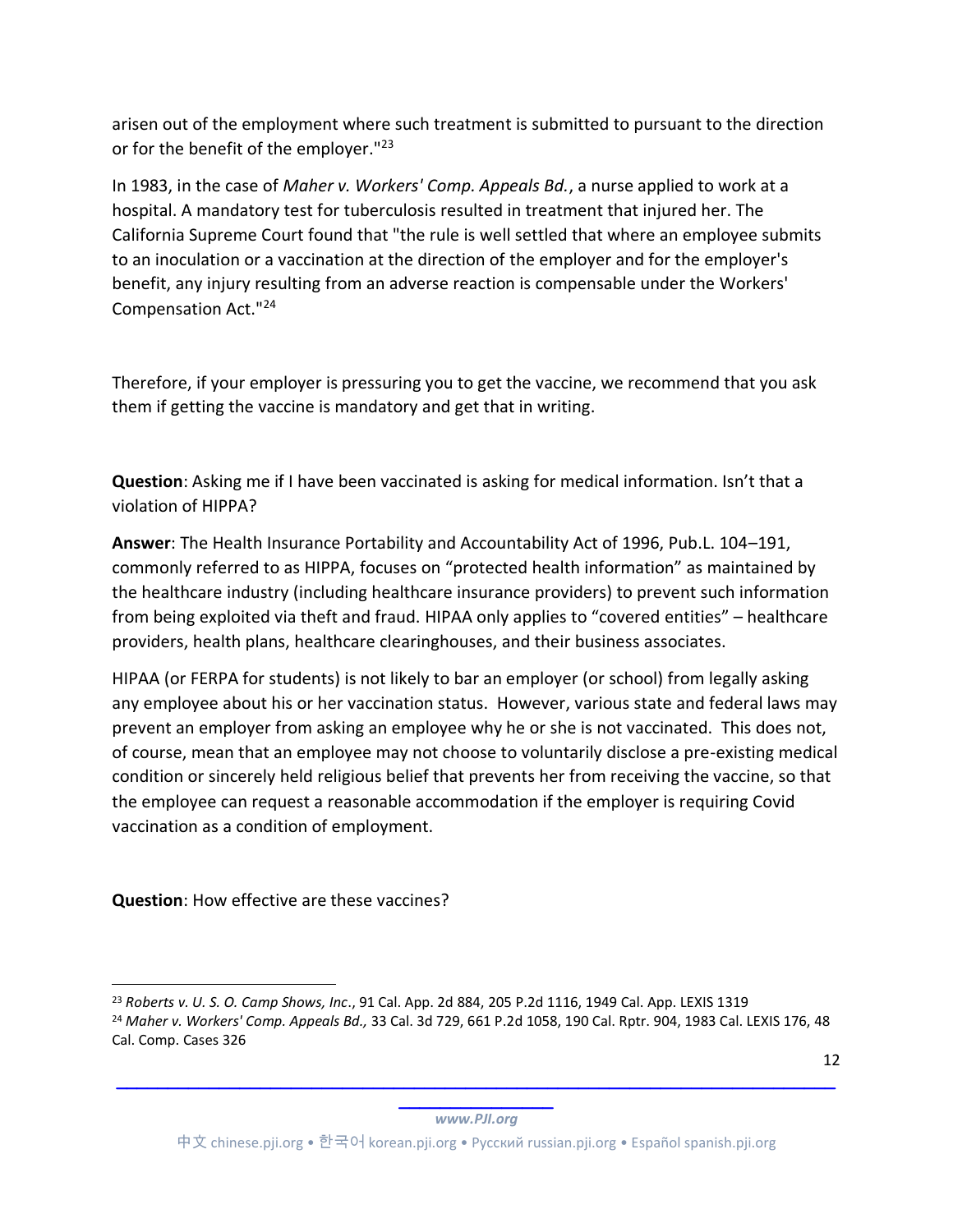**Answer:** They are less effective than many would have you think. According to Yale Medicine on June 23, 2021, the vaccines are NOT 100% effective, in fact the Johnson and Johnson vaccine is only 72% effective. The Pfizer vaccine purports to be 95% effective, but a CDC study in a real world environment showed 90%. The same for the Moderna vaccine, purported 94.1% effective, real world 90%, and for those above 65 years of age, 86.4%.<sup>25</sup>

Many people who have been vaccinated have contracted Covid 19 afterward. Nearly 4,000 fully vaccinated people in Massachusetts have tested positive for COVID-19, according to recent data from the state Department of Public Health.<sup>26</sup> Comedian Bill Maher had been vaccinated, but his entire show had to be shut down after he tested positive. <sup>27</sup> As of June 30, 2021, there is currently a Covid outbreak in Israel, and according to Professor Chezy Levy, the Director-General of the Health Ministry, 40%-50% of the new cases are vaccinated people.<sup>28</sup> There is concern that the effectiveness of the vaccines may diminish over time, thus requiring booster doses. Israel has found the Pfizer vaccine to be 39% effective.<sup>29</sup>

On August 11, 2021, the Mayo Clinic announced the results of a study that found the Pfizer vaccine to be only 42% effective against the Delta variant. The study raises serious questions about the vaccines' long-term effectiveness, particularly Pfizer's. It's unclear whether the results signify a reduction in effectiveness over time, a reduced effectiveness against Delta, or a combination of both. "If that's not a wakeup call, I don't know what is," a senior Biden official told Axios.<sup>30</sup>

In the United States, fully vaccinated people continue to test positive for Covid. According to the CDC, as of August 2, 2021, more than 164 million people in the United States had been fully vaccinated against COVID-19. During the same time, CDC received reports from 48 U.S. states and territories of 7,525 patients with COVID-19 vaccine breakthrough infection who were hospitalized or died.<sup>31</sup> The Delta variant seems to produce the same high amount of virus in both unvaccinated and fully vaccinated people. However, like other variants, the amount of virus produced by Delta breakthrough infections in fully vaccinated people also goes down

<sup>&</sup>lt;sup>25</sup> "Comparing the COVID-19 Vaccines: How Are They Different?" by KATHY KATELLA, Yale Medicine, June 23, 2021. <sup>26</sup> "Almost 4,000 fully vaccinated people in Massachusetts have tested positive for COVID-19", by David Aaro, Fox News, June 22, 2021.

<sup>&</sup>lt;sup>27</sup> "Bill Maher tests positive for Covid, forcing HBO to table 'Real Time' taping, Variety, NBC News, May 13, 2021. <sup>28</sup> "COVID-19 Outbreak in Israel, Fully Vaccinated Individuals Make Up 50% of Infected Adults", by Steven Li, M.D., Vision Times, June 30, 2021.

<sup>&</sup>lt;sup>29</sup> "Israeli Data Suggests Possible Waning in Effectiveness of Pfizer Vaccine", by Carl Zimmer, dated July 23, 2021, updated July 28, 2021. The New York Times.

<sup>&</sup>lt;sup>30</sup> New data on coronavirus vaccine effectiveness may be "a wakeup call", by Caitlin Owens, Axios, August 11, 2021.

<sup>&</sup>lt;sup>31</sup> "COVID-19 Vaccine Breakthrough Case Investigation and Reporting", Centers for Disease Control, August 2, 2021.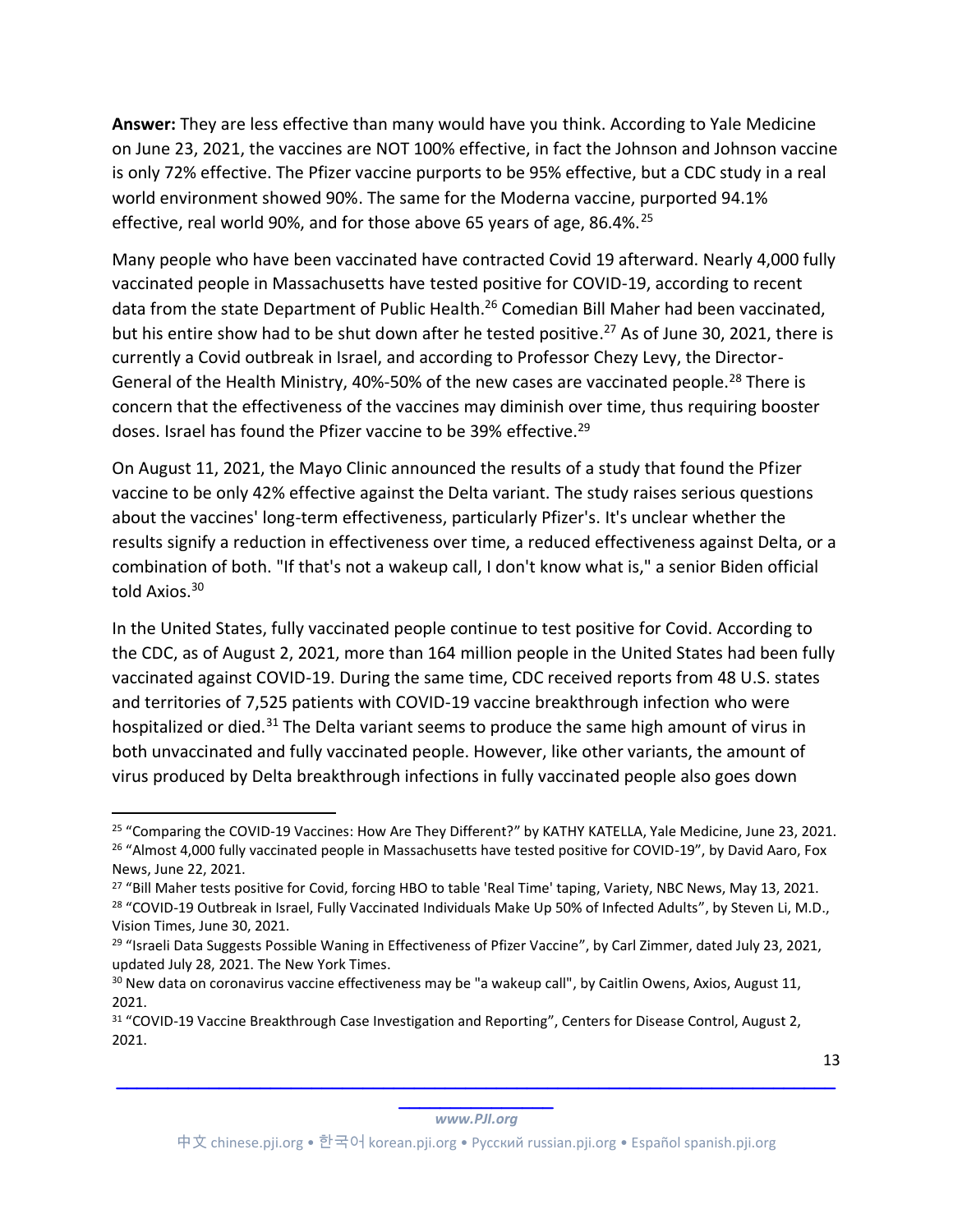faster than infections in unvaccinated people. This means fully vaccinated people are likely infectious for less time than unvaccinated people.<sup>32</sup>

A third booster shot for vaccines is being discussed for the United States. Pfizer is seeking approval under the Emergency Use Act, or FDA approval<sup>33</sup> for a third shot.  $34$  Israel is already offering a third dose of the Pfizer coronavirus vaccine to persons over 60 years of age.<sup>35</sup> In the United Kingdom, people aged over 50 will be offered 3rd COVID vaccine shot in September.<sup>36</sup>

Israel vaccinated a large portion of their citizens before the United States, and some believe the effectiveness of the vaccine is diminishing over time. This explains the need for booster shots.<sup>37</sup>

**Question**: Is there an issue with heart inflammation after taking the vaccines?

**Answer**: On June 25, 2021, the FDA added a warning to the literature that accompanies Pfizer Inc. /BioNTech and Moderna COVID vaccine shots to indicate the rare risk of heart inflammation after its use. The fact sheets for healthcare providers have been revised to include a warning that reports of adverse events suggest increased risks of myocarditis and pericarditis. 38

As of July 30, 2021, VAERS has received 1,249 reports of myocarditis or pericarditis among people ages 30 and younger who received COVID-19 vaccine. Most cases have been reported after mRNA COVID-19 vaccination (Pfizer-BioNTech or Moderna), particularly in male adolescents and young adults. Through follow-up, including medical record reviews, CDC and FDA have confirmed 716 reports of myocarditis or pericarditis. CDC and its partners are investigating these reports to assess whether there is a relationship to COVID-19 vaccination.<sup>39</sup>

In regard to vaccination of those under 18, the survivability rates of children under 18 is 99.997% according to the CDC. More than twice the number of children die each year of

14

<sup>&</sup>lt;sup>32</sup> "Delta Variant: What We Know About the Science", Centers for Disease Control, August 6, 2021.

<sup>&</sup>lt;sup>33</sup> "Pfizer to seek FDA authorization for 3rd Covid vaccine dose", By the Associated Press, NBC News, July 8, 2021.<br><sup>34</sup> "What Pfizer's plan for a third coronavirus vaccine dose means for you" By Jacqueline Howard, CNN, U July 10, 2021

<sup>&</sup>lt;sup>35</sup> "Israel to Offer Pfizer Booster Shot against Covid-19 to the Over-60s", starts administering third dose of Pfizer vaccine to at-risk adults", by Jeffrey Heller, Reuters, July 29, 2021.

<sup>36</sup> "UK To Offer Third Covid Shot - A "Booster" - From September: Reports" NDTV.com, July 1, 2021.

<sup>&</sup>lt;sup>37</sup> "Israeli Data Suggests Possible Waning in Effectiveness of Pfizer Vaccine", by Carl Zimmer, The New York Times, JULY 23, 2021.

<sup>38</sup> "FDA adds warning about rare heart inflammation to Pfizer, Moderna COVID shots", Reuters, June 25, 2021. <sup>39</sup> Centers for Disease Control, "Selected Adverse Events Reported after COVID-19 Vaccination", August 2, 2021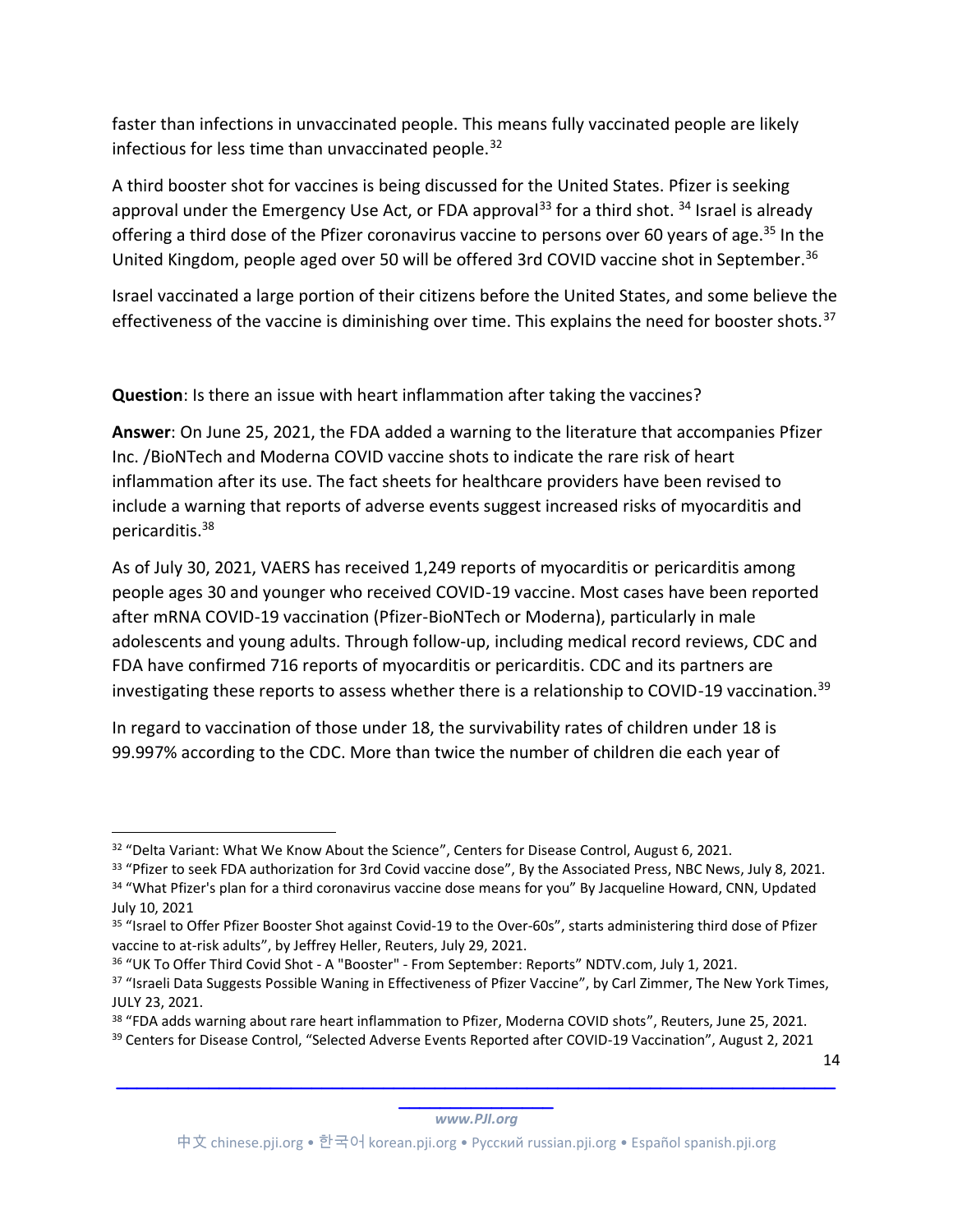pneumonia than have died from Covid. More than three times die from drowning, more than six times from auto accidents.<sup>40</sup>

**Question**: Is there a risk of developing Guillain-Barré Syndrome from a vaccine?

**Answer**: On July 13, 2021, the FDA announced revisions to the vaccine recipient and vaccination provider fact sheets for the Johnson & Johnson (Janssen) COVID-19 Vaccine to include information pertaining to an observed increased risk of Guillain-Barré Syndrome (GBS) following vaccination, "Reports of adverse events following use of the Janssen COVID-19 Vaccine under emergency use authorization suggest an increased risk of Guillain-Barré syndrome during the 42 days following vaccination," the updated label reads. "Guillain Barré syndrome (a neurological disorder in which the body's immune system damages nerve cells, causing muscle weakness and sometimes paralysis) has occurred in some people who have received the Janssen COVID-19 Vaccine," the FDA says in the label update for patients and caregivers." In most of these people, symptoms began within 42 days following receipt of the Janssen COVID-19 Vaccine. The chance of having this occur is very low," it adds. The CDC and FDA briefly paused use of the Johnson & Johnson vaccine earlier this year because of a risk of a rare type of blood clotting complication but lifted the pause in April after determining the risk was low and the condition was treatable. The vaccine's label was updated to warn about the risk. 41

**Question**: How many deaths have been reported via the Vaccine Adverse Events Reporting System (VAERS)?

**Answer**: More than 346 million doses of COVID-19 vaccines were administered in the United States from December 14, 2020, through August 2, 2021. During this time, VAERS received 6,490 reports of death (0.0019%) among people who received a COVID-19 vaccine. FDA requires healthcare providers to report any death after COVID-19 vaccination to VAERS, even if it's unclear whether the vaccine was the cause.<sup>42</sup>

15

 $40$  "The Kids Are Alright Why now is the time to rethink COVID safety protocols for children — and everyone else." by David Wallace-Wells, Intelligencer, July 12, 2021.

<sup>&</sup>lt;sup>41</sup> "FDA warns of potential rare neurological complication with Johnson & Johnson coronavirus vaccine", by Amanda Sealy, John Bonifield and Maggie Fox, CNN, Jul 13, 2021

<sup>42</sup> Centers for Disease Control, "Selected Adverse Events Reported after COVID-19 Vaccination", August 2, 2021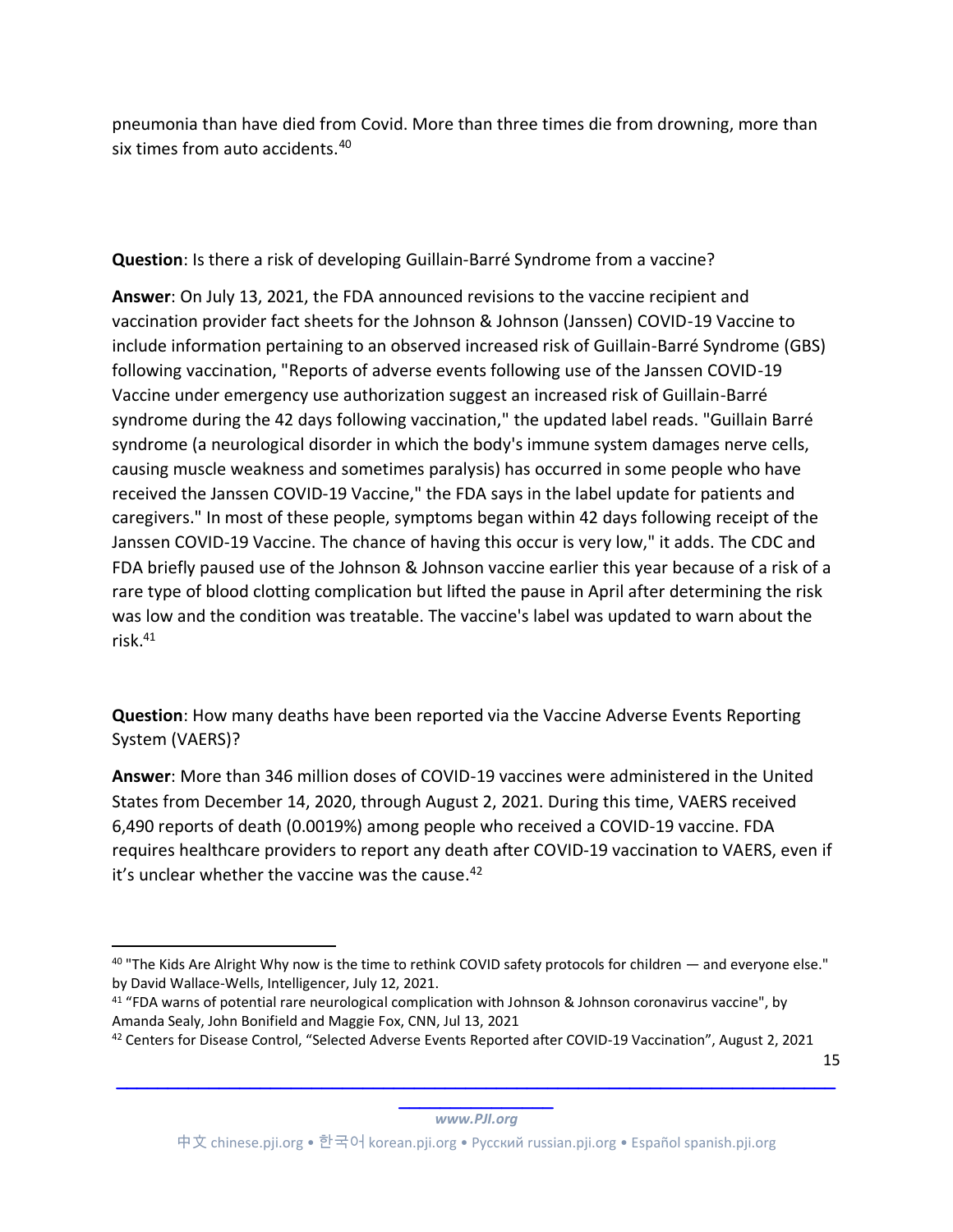**Question**: Is there a legal basis to challenge a vaccine mandate? Is there any prior case law?

**Answer**: When attorneys look at an issue or a set of facts to determine whether there is a legal basis for a lawsuit, relevant statutes and prior case law are the best indicators of how a particular case will play out. However, the issues surrounding mandatory Covid vaccines are so new that there is no settled case law, and very few cases currently in progress in the courts.

Some who advocate for mandatory Covid vaccinations point to *Jacobson v. Commonwealth of Massachusetts43*, a 1905 decision regarding a mandatory smallpox vaccine. The Supreme Court held that government actions taken in the context of a public health crisis are subject to a more deferential review:

"In every well-ordered society charged with the duty of conserving the safety of its members the rights of the individual in respect of his liberty may at times, under the pressure of great dangers, be subjected to such restraint, to be enforced by reasonable regulations, as the safety of the general public may demand."

But there are significant differences in the circumstances surrounding *Jacobson* and our current circumstances regarding Covid. First of all, the state of Massachusetts imposed a five dollar fine for refusing to take the vaccine. In today's money that would be approximately \$140. This hardly equates with losing a job and / or damaging a career.

Secondly, while many lives were lost due to Covid, when you look at the situation today, younger persons in good health have an extremely high survival rate when infected with the Covid 19 virus. This is much different than smallpox in 1905.

In any event, the United States Supreme Court has made it clear that *Jacobson* is not controlling law in regard to Covid 19. In July of 2020, in *Calvary Chapel Dayton Valley v. Sisolak44,* Justice Alito recognized the need for emergency action at the beginning of the pandemic when little was known about infection or mortality rates. But he then raises the question as to whether we are still in such an emergency that unquestioned drastic action is needed 10 months later. Then in November 2020, Justice Gorsuch wrote in *Roman Catholic Diocese v. Cuomo45:*

<sup>43</sup> 197 U.S. 11, 25 S. Ct. 358, 49 L. Ed. 643 (1905).

<sup>44</sup> 2020 U.S. LEXIS 3584, 2020 WL 4251360 (July 24, 2020).

<sup>45</sup> 208 L. Ed. 2d 206, 2020 U.S. LEXIS 5708, 28 Fla. L. Weekly Fed. S 590, \_\_ S.Ct. \_\_, 2020 WL 6948354 (Nov. 25, 2020).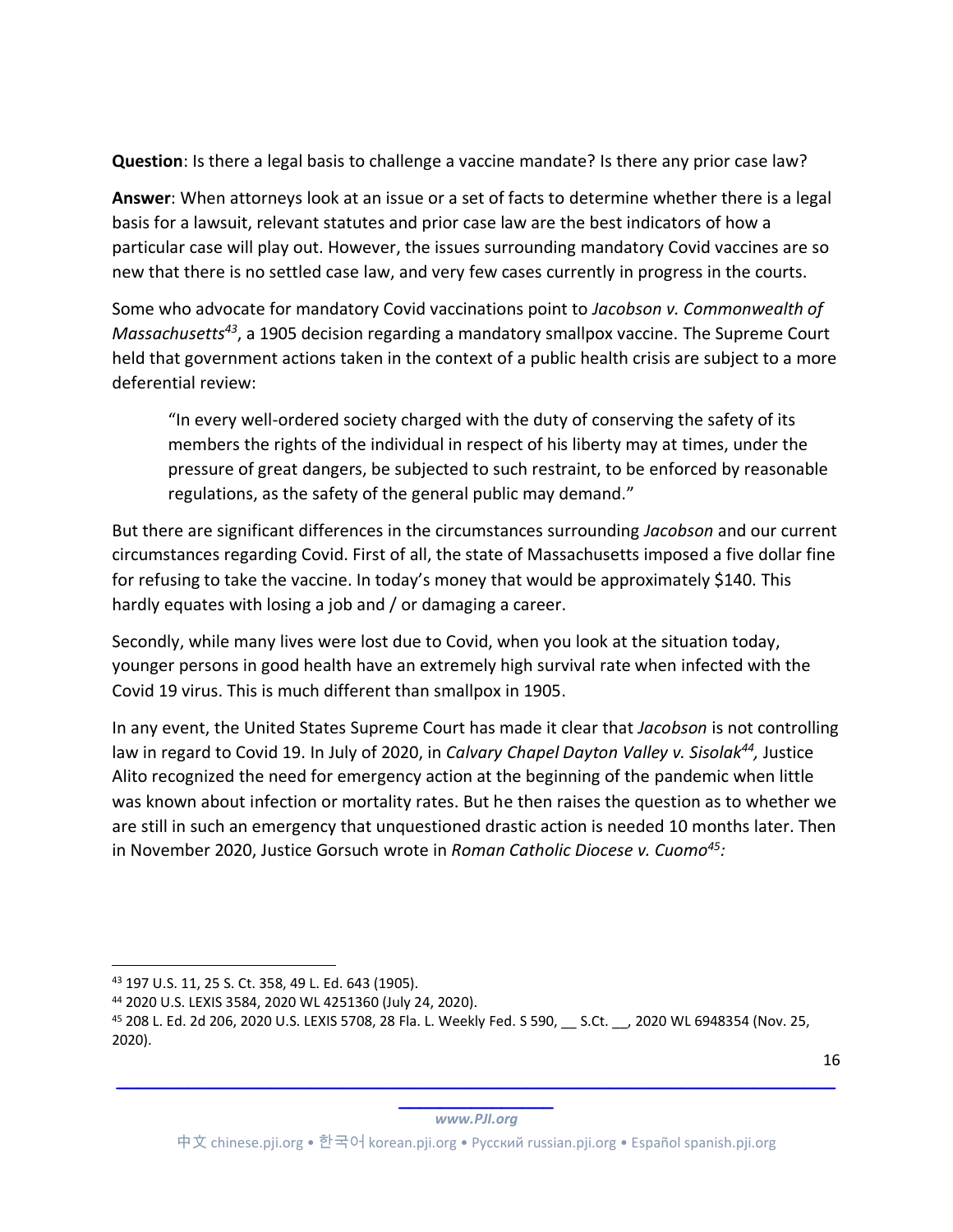"Government is not free to disregard the First Amendment in times of crisis . . . Yet recently, during the COVID pandemic, certain States seem to have ignored these longsettled principles."

"Put differently, Jacobson didn't seek to depart from normal legal rules during a pandemic, and it supplies no precedent for doing so. Instead, Jacobson applied what would become the traditional legal test associated with the right at issue—exactly what the Court does today . . . . Nothing in Jacobson purported to address, let alone approve, such serious and long-lasting intrusions into settled constitutional rights. In fact, Jacobson explained that the challenged law survived only because it did not "contravene the Constitution of the United States" or "infringe any right granted or secured by that instrument." . . .

There are a number of arguments available to fight against the vaccines, and numerous lawsuits are making their way through the courts as of this writing. However, thus far there have not been any decisions that are helpful in stopping mandatory vaccinations for employees and students. We are hopeful that one or more of these cases will find their way to the Supreme Court of the United States, for a definitive decision. The Pacific Justice Institute will continue to file lawsuits as appropriate, and will closely monitor decisions on all vaccines lawsuits throughout the nation. We will update this resource with any noteworthy news and decisions.

There is also a potential argument to be made regarding the freedom of religion rights in the First Amendment to the Constitution of the United States. The Bill of Rights only applies to actions taken by government or agents of government. So if the violation is by an employer, that employer must be some form of government entity, either state, federal, or local. In regard to education, public schools would be under the Bill of Rights, as would state or other government sponsored colleges and universities.

The United States Supreme Court in the case of *West Virginia State Board of Education v. Barnette,46* stated:

"If there is any fixed star in our constitutional constellation, it is that no official, high or petty, can prescribe what shall be orthodox in politics, nationalism, religion, or other matters of opinion or force citizens to confess by word or act their faith therein."

17

**\_\_\_\_\_\_\_\_\_\_\_\_\_\_\_** *www.PJI.org*

<sup>46</sup> W. Va. State Bd. of Educ. v. Barnette, 319 U.S. 624, 63 S. Ct. 1178, 87 L. Ed. 1628, 1943 U.S. LEXIS 490, 147 A.L.R. 674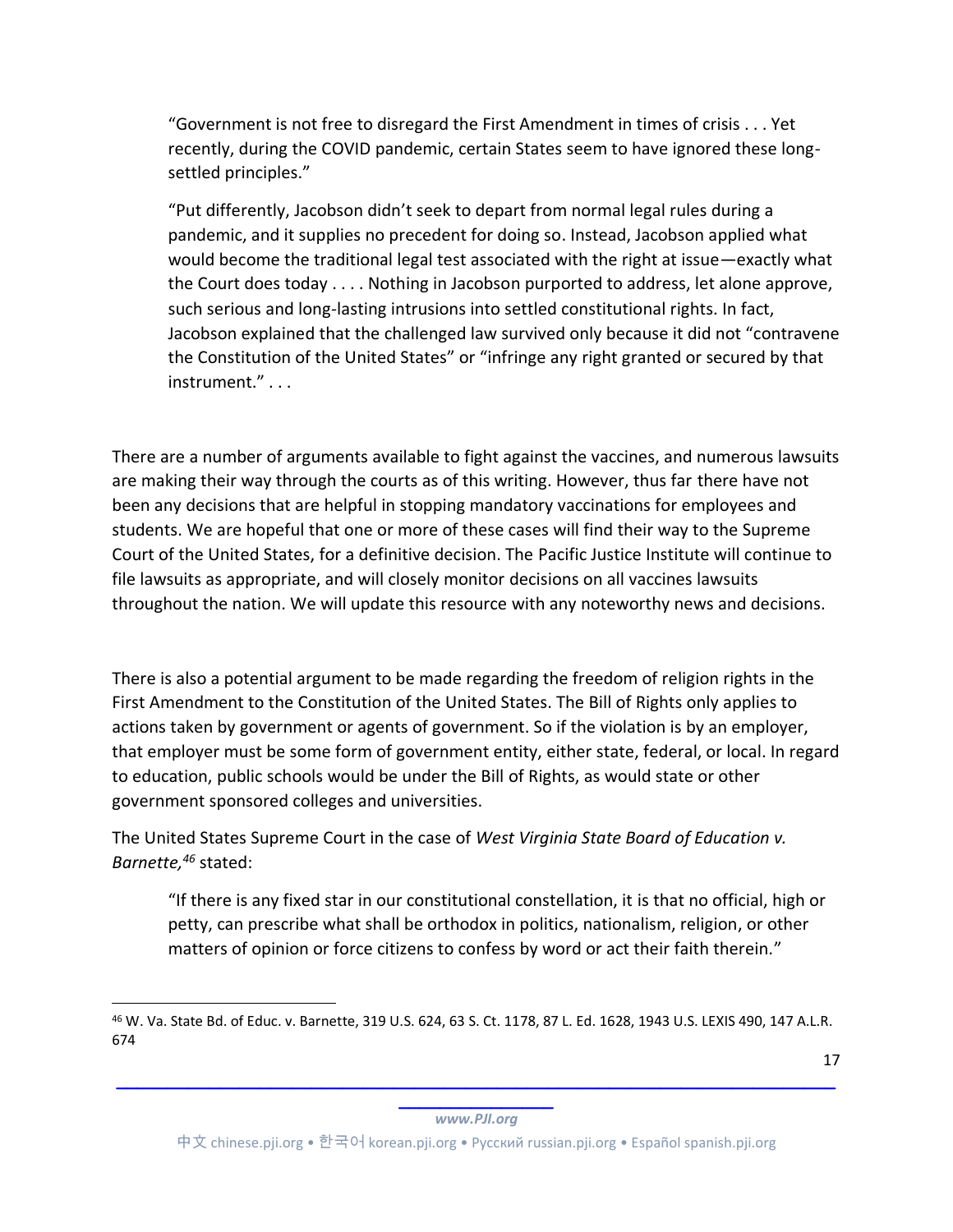Therefore, anytime a government actor orders you to be a recipient of the vaccine, and that conflicts with your sincerely held religious belief, they may be in violation of the First Amendment.

Lastly, there is an argument for basic freedom, the right to life, liberty, and a pursuit of happiness. This resource has previously quoted the large number of deaths and serious illnesses that have been reported to be a result of the Covid vaccines. According to the CDC, the chance of surviving Covid without any treatment at all is as follows: age 0-19 (99.997%), 20-50 (99.98%), 50-69 (99.5%), and >age 70 (95%) $47$ . As Americans compare the adverse effects with the survival rates, they should have the freedom to decide whether or not to take the Covid vaccine.

**Question**: What are the basic roles and powers of the government regarding vaccines?

**Answer**: In general, administering vaccines have not been the role of the federal government. In a report by the Congressional Research Service in 2014, discussing mandatory vaccinations, the report noted that: "Historically, the preservation of the public health has been the primary responsibility of state and local governments, and the authority to enact laws relevant to the protection of the public health derives from the state's general police powers." "Federal jurisdiction over public health matters derives from the Commerce Clause of the United States Constitution, which states that Congress shall have the power "[t]o regulate Commerce with foreign Nations, and among the several States...."

Congress has enacted requirements regarding vaccination of immigrants seeking entry into the United States, and military regulations require American troops to be immunized against a number of diseases. The Secretary of Health and Human Services has authority under the Public Health Service Act to issue regulations necessary to prevent the introduction, transmission, or spread of communicable diseases from foreign countries into the states or from state to state. Current federal regulations do not include any mandatory vaccination programs; rather, when compulsory measures are needed, measures such as quarantine and isolation are generally utilized to halt the spread of communicable diseases.48

18

**\_\_\_\_\_\_\_\_\_\_\_\_\_\_\_** *www.PJI.org*

<sup>47</sup> TEN MEDICAL FACTS REGARDING THE COVID-19 EXPERIMENTAL VACCINES, Dr. Shelley Cole, Medical Director AFLDS, dated April 12, 2021.

<sup>48</sup> "Mandatory Vaccinations: Precedent and Current Laws", Congressional Research Service, Jared P. Cole, Legislative Attorney, Kathleen S. Swendiman, Legislative Attorney May 21, 2014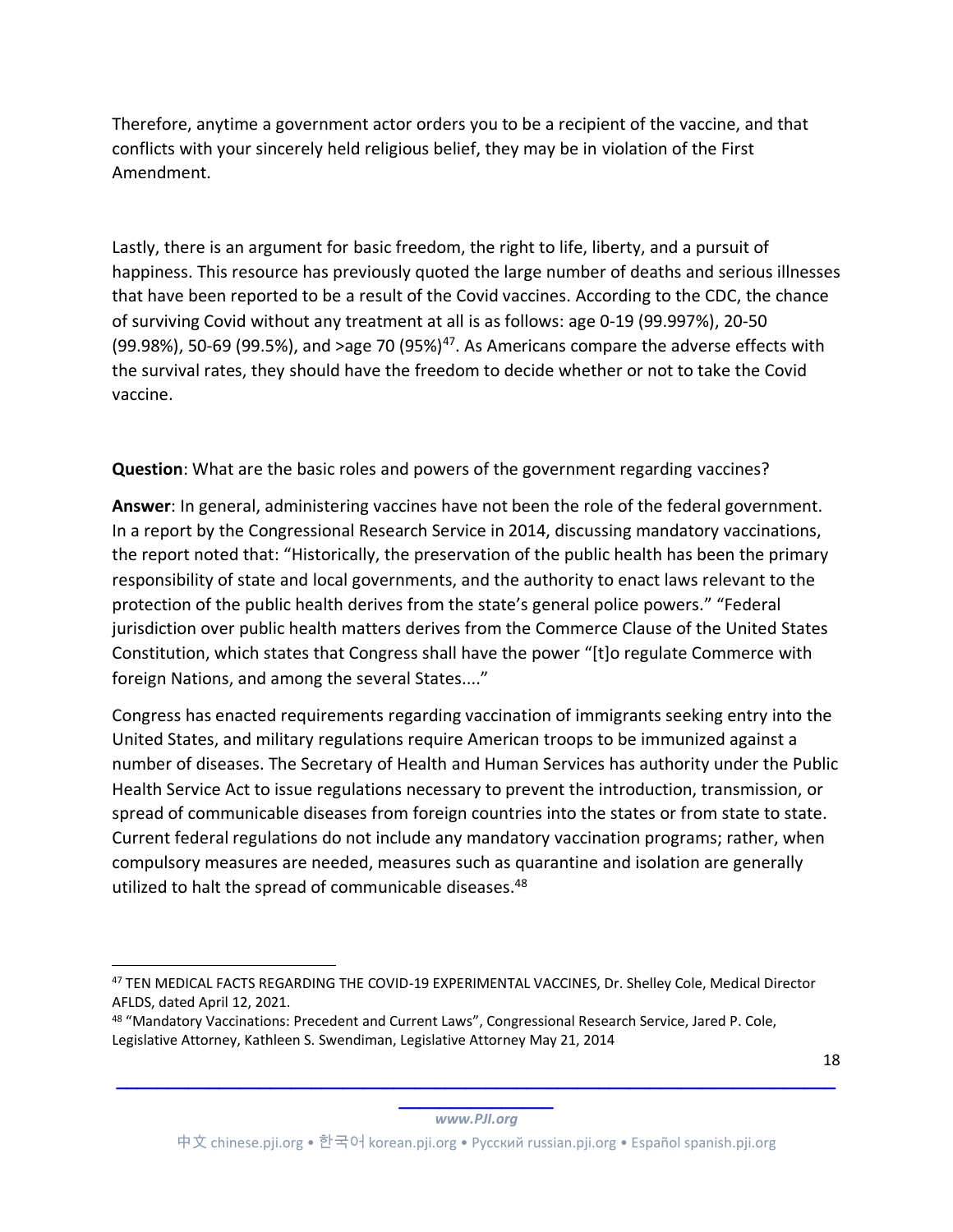States, however, have traditionally handled vaccinations and have even mandated them in an emergency. This resource has discussed *Jacobson v. Massachusetts* from 1905 regarding the smallpox vaccine. State governments have also mandated vaccines in their schools for many years, and that right was upheld by the United States Supreme Court in 1922, in the case of *Zucht v. King*. 49

**Question**: Can a store or restaurant make me show proof of vaccination before doing business with me or letting me inside? Can I be required to get a vaccine passport to get into certain venues?

**Answer**: Generally, businesses have the right to refuse to serve persons as long as the reason is not discriminatory and it serves a legitimate purpose. For example, store management can ask someone to leave if they have no shirt or no shoes. Dressing in this manner may be upsetting to customers, causing them to leave or avoid a place of business, and thus constitutes a legitimate purpose.

However, you cannot refuse to serve someone who is in a protected class, because they are in that protected class. Race, ethnicity, sex, religion, are just some of the protected categories. Some states have additional protected categories to those of federal law.

You can also be excluded by businesses for conduct, even if it is conduct that is your right. For example, as an adult you have the right to smoke, but a store owner can require you to leave because your conduct can upset or endanger other customers. The same with being intoxicated, or being loud and boisterous.

In regard to requiring the wearing of a mask, that would very likely be considered a legitimate purpose because it is for the safety of employees and customers. The same is true for requiring proof you have taken the Covid vaccine.

If you should file a lawsuit because you were prohibited from entering or required to leave a place of business and you were not discriminated against as a member of a protected class, the remedy would likely be the ability to enter and remain in that place of business in the future. This is hardly a deterrent for inappropriate behavior on the part of a proprietor.

**Question**: What if you have already had the virus and therefore have antibodies to fight Covid naturally?

<sup>49</sup> 260 U.S. 174, 176 (1922)

**\_\_\_\_\_\_\_\_\_\_\_\_\_\_\_** *www.PJI.org*

**\_\_\_\_\_\_\_\_\_\_\_\_\_\_\_\_\_\_\_\_\_\_\_\_\_\_\_\_\_\_\_\_\_\_\_\_\_\_\_\_\_\_\_\_\_\_\_\_\_\_\_\_\_\_\_\_\_\_\_\_\_\_\_\_\_\_\_\_\_\_**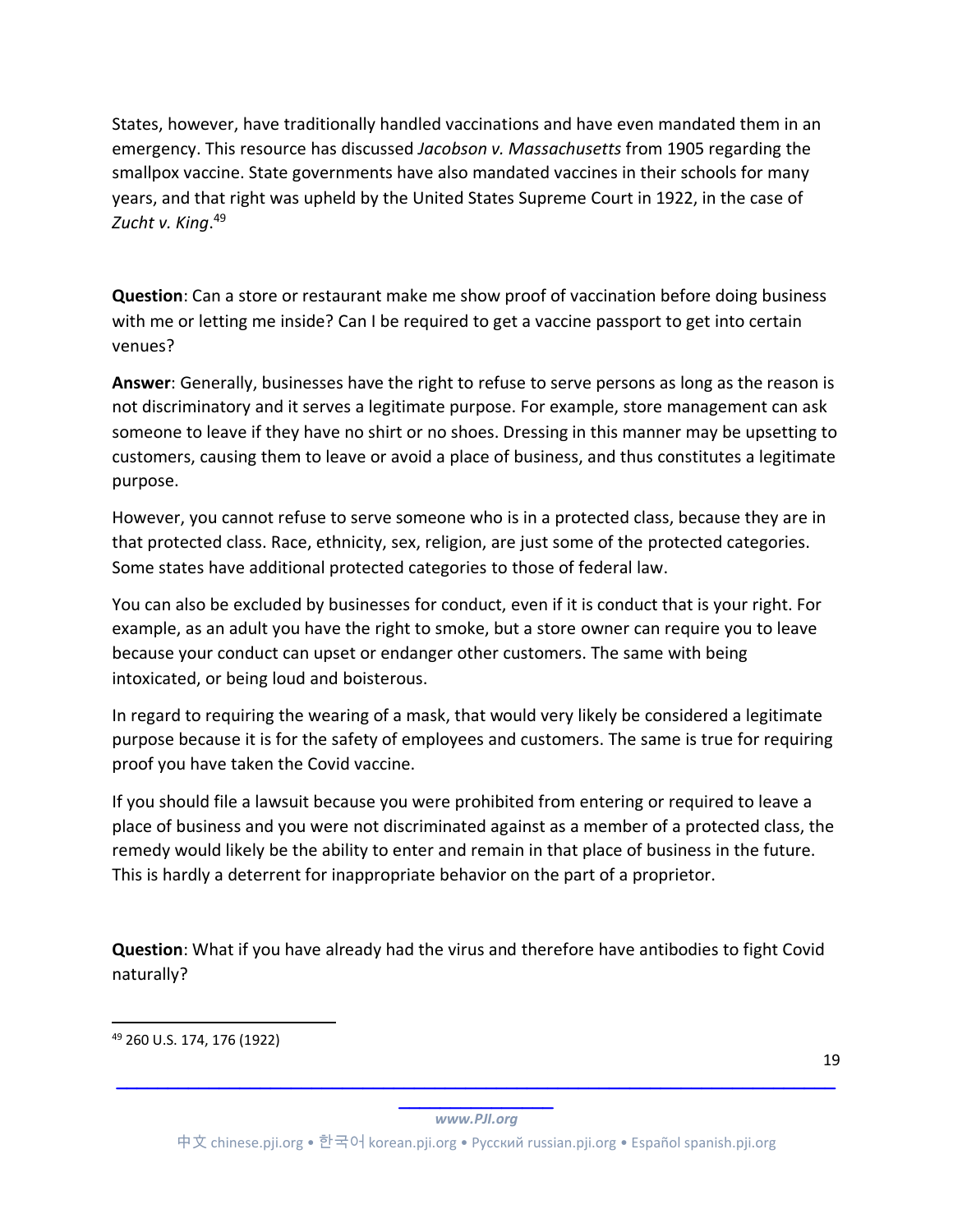**Answer**: It likely does not make any difference because it is the opinion of government health agencies that you should still be vaccinated. Those agencies maintain that no one knows how long the antibodies will last. Refer to the question, "I already had Covid and recovered, so I have antibodies to fight off future exposures. Do I still have to get a vaccine?" starting on page 8, for additional information.

**Question**: What if I have a medical condition and a letter from my doctor exempting me from the vaccine?

**Answer**: If you are considered disabled under the Americans with Disabilities Act and are refused service because of that disability, that is likely discrimination under the ADA, and you should have legal recourse. Federal law prohibits discrimination against disabled Americans and it can have serious consequences. But other than an ADA violation, the establishment will likely face little or no consequences.

**Question**: What if a Covid vaccine is required for admission to a college or university?

**Answer**: Some colleges and universities are requiring vaccinations as a prerequisite for living on campus or attending in-person classes. However, as stated previously, state (government) sponsored institutions should not be permitted to do this while the vaccines are still approved only under the Emergency Use Authorization (EUA). If getting the Covid vaccine violates your sincerely held religious beliefs, there may be a basis for legal action in these cases, under the First Amendment for state sponsored colleges or universities, or applying state antidiscrimination laws.

In addition, 44 of our 50 states allow religious exemption for vaccinations. Only California, Connecticut, New York, Maine, Mississippi and West Virginia do not.50

Both the California State University<sup>51</sup> system and the University of California<sup>52</sup> system have gone on record, stating that they will not require Covid vaccinations while they are under the Emergency Use Authorization. However, they will mandate vaccination to come to campus or participate in athletics as soon as a vaccine is approved by the FDA. But even then, both systems are on record stating that they will allow religious and medical exemptions.

20

<sup>50</sup> "States with Religious and Philosophical Exemptions from School Immunization Requirements", National Conference of State Legislatures, April 30, 2021.

<sup>51</sup> "CSU to Implement COVID-19 Vaccination Requirement Upon FDA Approval", the California State University, April 22, 2021

<sup>52</sup> COVID-19 Vaccination Draft Policy, Student Frequently Asked Questions, University of California, May 4, 2021.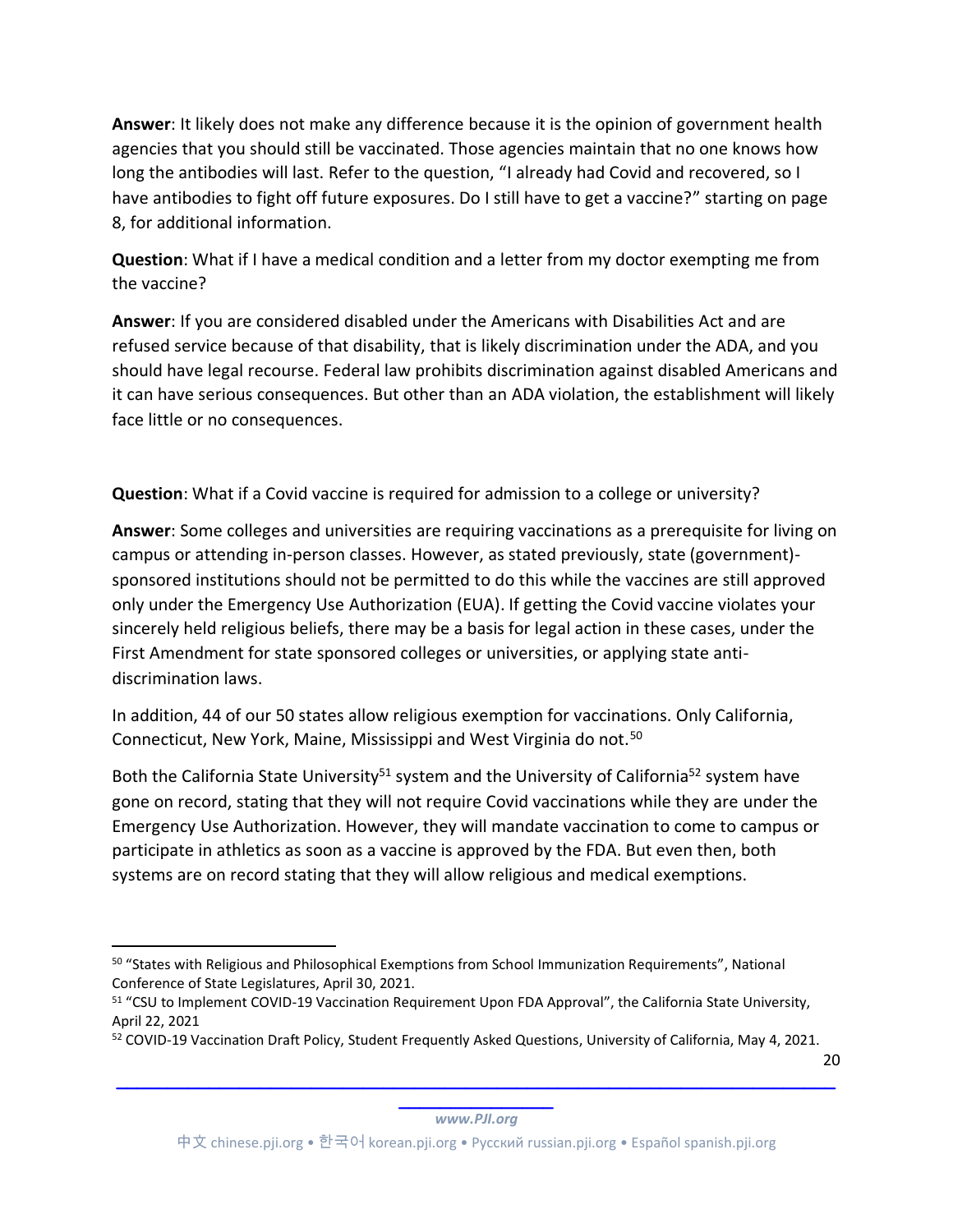UPDATE: Both the University of California and the California State University systems have gone back on their promise not to require vaccines until there is at least one with FDA approval. Faculty, staff and students will be required to be vaccinated for Covid-19 before reporting for the Fall Semester.

Should any government sponsored institution of higher learning in California not allow for religious exemption to a Covid vaccine mandate, an action could be brought for religious discrimination under Article 3, Section 220 of the California Education Code, Prohibition of Discrimination; as well as California Government Code, Article 9.5, Section 11135, Discrimination.<sup>53</sup>

As previously mentioned, refusal by government sponsored institutions of higher learning to allow religious exemptions may violate the First Amendment of the United States Constitution, which would be enforced under federal law by 42 U.S.C. § 1983.

The Fair Housing Act prohibits discrimination based on religion, $54$  and student housing owned by the college or university falls under the Fair Housing Act.<sup>55</sup> Therefore, if a student is refused student housing on the basis of not being a recipient of the Covid vaccine, and the college or university refuses to allow religious exemptions, there may be an action for discrimination under the Fair Housing Act. This argument could be made against private colleges or universities as well as government sponsored institutions.

If a college or university is mandating Covid vaccinations and not allowing religious exemptions, contact the Pacific Justice Institute to discuss your legal rights.

**Question**: What about special events, or transportation? Can they require vaccine passports or proof of vaccination? If so, how can we stop all of these passports and requirements to prove we have been vaccinated?

**Answer**: There are a number of people and entities pushing for vaccine passports that you would need for entry into different places and different events, or give you additional rights such as mass travel, that the unvaccinated do not have. This could be used in an attempt to coerce more people into getting vaccinated. In essence, this would create two classes of citizens, the vaccinated and the unvaccinated.

21

<sup>53</sup> Brennon B. v. Superior Court, 57 Cal. App. 5th 367, 2020 Cal. App. LEXIS 1077, 271 Cal. Rptr. 3d 320, 2020 WL 6689639

<sup>&</sup>lt;sup>54</sup> HOUSING DISCRIMINATION UNDER THE FAIR HOUSING ACT, U.S. Department of Housing and Urban Development

<sup>55</sup> United States v. Univ. of Neb. at Kearney, 940 F. Supp. 2d 974, 2013 U.S. Dist. LEXIS 56009, 2013 WL 1694603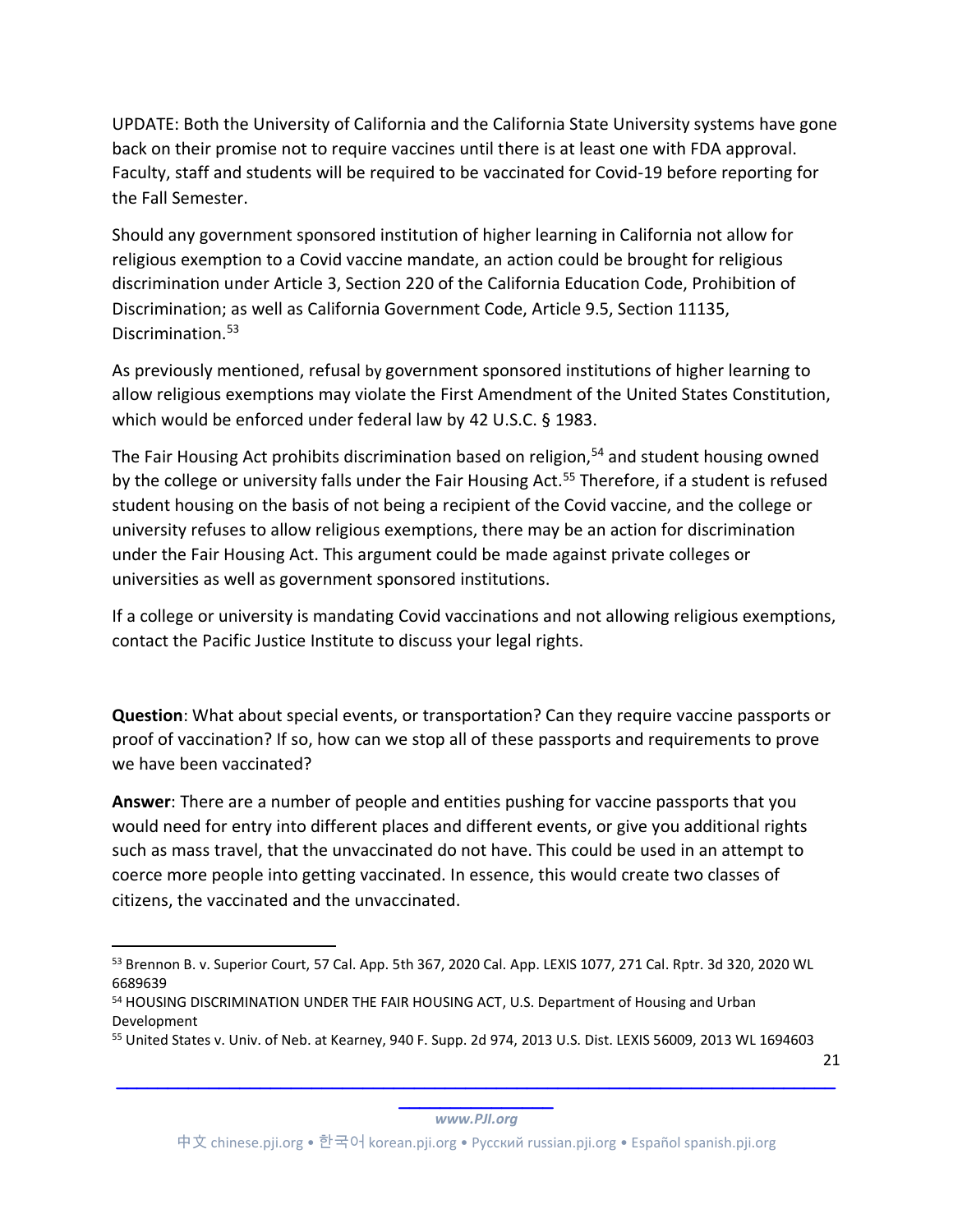On June 14, 2021, the European Union announced the requirement of a digital vaccine passport for travel in the EU. At this time, evidence of a negative Covid test or documentation that you have recovered from Covid will also be accepted. The system will be opened to other nations as well, including the United States. During the ceremony for the system that will be effective July 1, 2021, the presidents stated:

*"The EU Certificate will again enable citizens to enjoy this most tangible and cherished of EU rights – the right to free movement. Signed into law today, it will enable us to travel more safely this summer. Today we reaffirm together that an open Europe prevails."<sup>56</sup>*

But a number of state legislatures and governors have taken action to preserve the rights of their citizens, to prohibit vaccine passports and / or to prohibit the requirement to prove you're vaccinated.

In regard to events, such as athletic events, some could have separate sections for those vaccinated and those who are not. Government-sponsored activities including air travel will have a difficult time requiring a vaccine while they are under the EUA. However, once one or more of the vaccines are approved by the FDA, vaccines could be required in theory. Pfizer has submitted its vaccine for FDA approval on May 7, 2021.

As previously noted, the wearing of a mask and the requiring of a vaccine would both likely be considered legitimate business purposes and, without discrimination of a protected class, would likely be upheld. This is why it is so important for states to pass legislation to protect their citizens from being placed in a separate unvaccinated classification. Lawmakers in more than 40 states have introduced legislation that would forbid mandates requiring people get vaccinated.57

Below is a summary of status of actions by state legislatures and governors to prohibit vaccine passports, and / or prohibit governments or businesses refusing service without proof of Covid vaccination, as of June 1, 2021:<sup>58</sup>

**Alabama**- New law bans businesses and government entities across the state from requiring coronavirus vaccine passports. Law also states "an entity or individual doing business in this state may not refuse to provide any goods or services, or refuse to allow

22

<sup>56</sup> "EU Presidents Officially Sign Regulation on EU Vaccine Passports for Travel", Schengenvisainfo News, June 14, 2021

<sup>57 &</sup>quot;State lawmakers opposed to COVID vaccine mandates have filed a flurry of bills this session. Some worry about the message they send." By Elizabeth Weise and Kaitlin Lange. Published 5:00 AM CDT Apr. 27, 2021 Updated 11:03 AM CDT Apr. 27, 2021

<sup>58 &</sup>quot;These States Have Banned Vaccine Passports", by Elliott Davis. US News and World Report, June 1, 2021.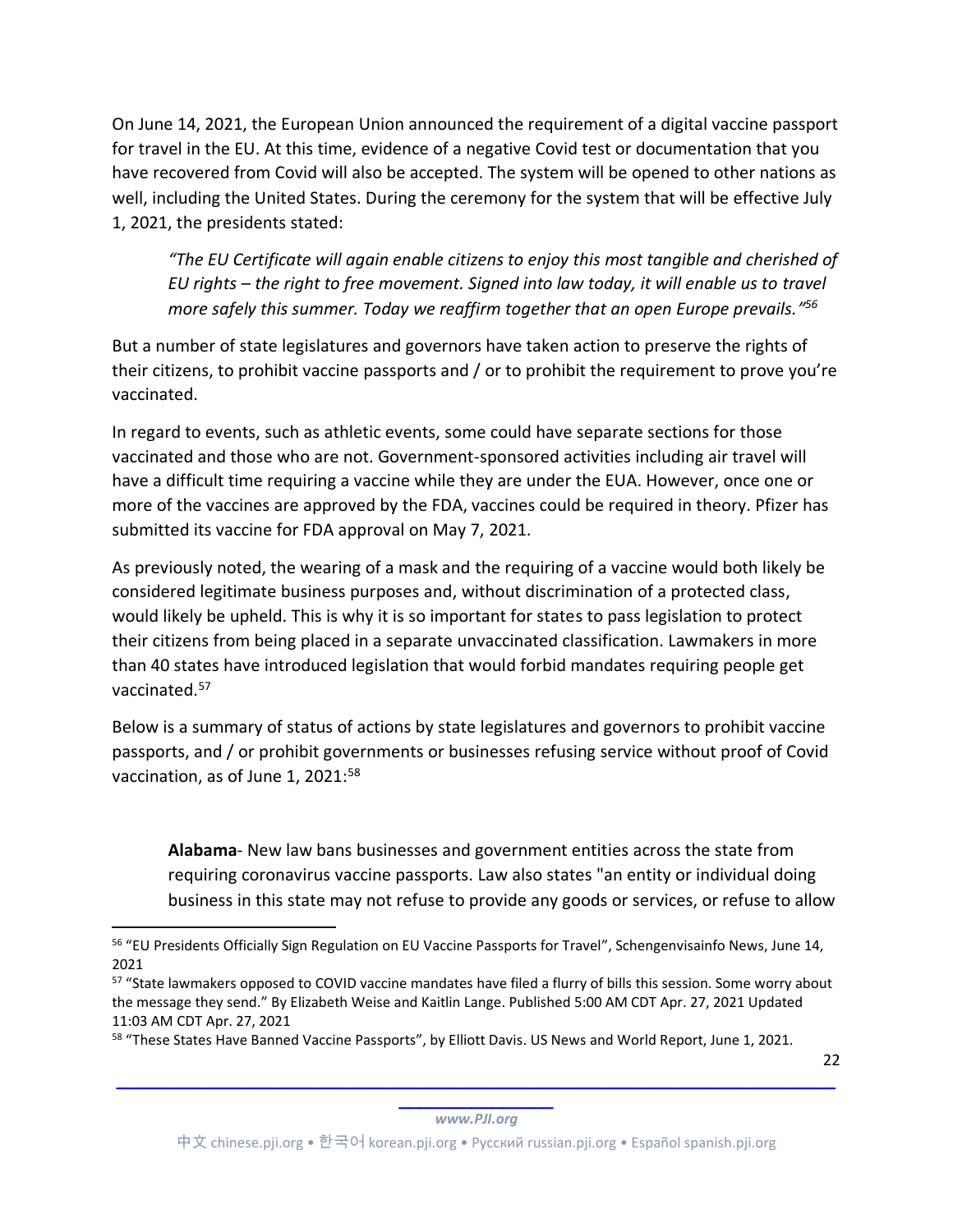admission, to a customer based on the customer's immunization status or lack of documentation that the customer has received an immunization."

**Arizona-** An executive order prohibiting state and local government agencies from requiring residents "to provide their COVID-19 vaccination status to receive service or enter an area". Applies to government only.

**Arkansas**- New laws prevents state and local governments from requiring proof of vaccination as a condition of employment or to access goods and services. Applies to government only.

**Florida**- Executive order and new law bans vaccine passports. No state government entity shall be permitted to issue "vaccine passports, vaccine passes or other standardized documentation for the purpose of certifying an individual's COVID-19 vaccination status to a third party." The order also prohibits businesses from requiring similar documentation to enter or get services from a business.

**Georgia**- An executive order states "that no state agency, provider of state services or state property shall implement a vaccine passport program or otherwise require an individual to provide proof of COVID-19 vaccination as a condition to enter the premises of or conduct business with a state agency." Applies to government only.

**Idaho**- An executive order prohibits government agencies from producing COVID-19 vaccine passports or requiring such proof as a condition of accessing state services. Applies to government only.

**Indiana**- New law prohibits "the state or a local unit from issuing or requiring a COVID-19 'immunization passport." Applies to government only.

**Iowa**- New law prohibits businesses and government entities from requiring people to show proof of vaccination against COVID-19 in order to enter their premises, and notes that state grants and contracts "shall not be awarded to or renewed" with entities that violate this provision. The law also prohibits government agencies from issuing identification cards that include COVID-19 vaccination status.

**Kansas**- Legislature passed a budget that includes language banning vaccine passports from being a requirement for entering a state government building or receiving related services. Applies to government only.

**Montana**- Executive order bans the development or use of vaccine passports. Believed to apply to government only.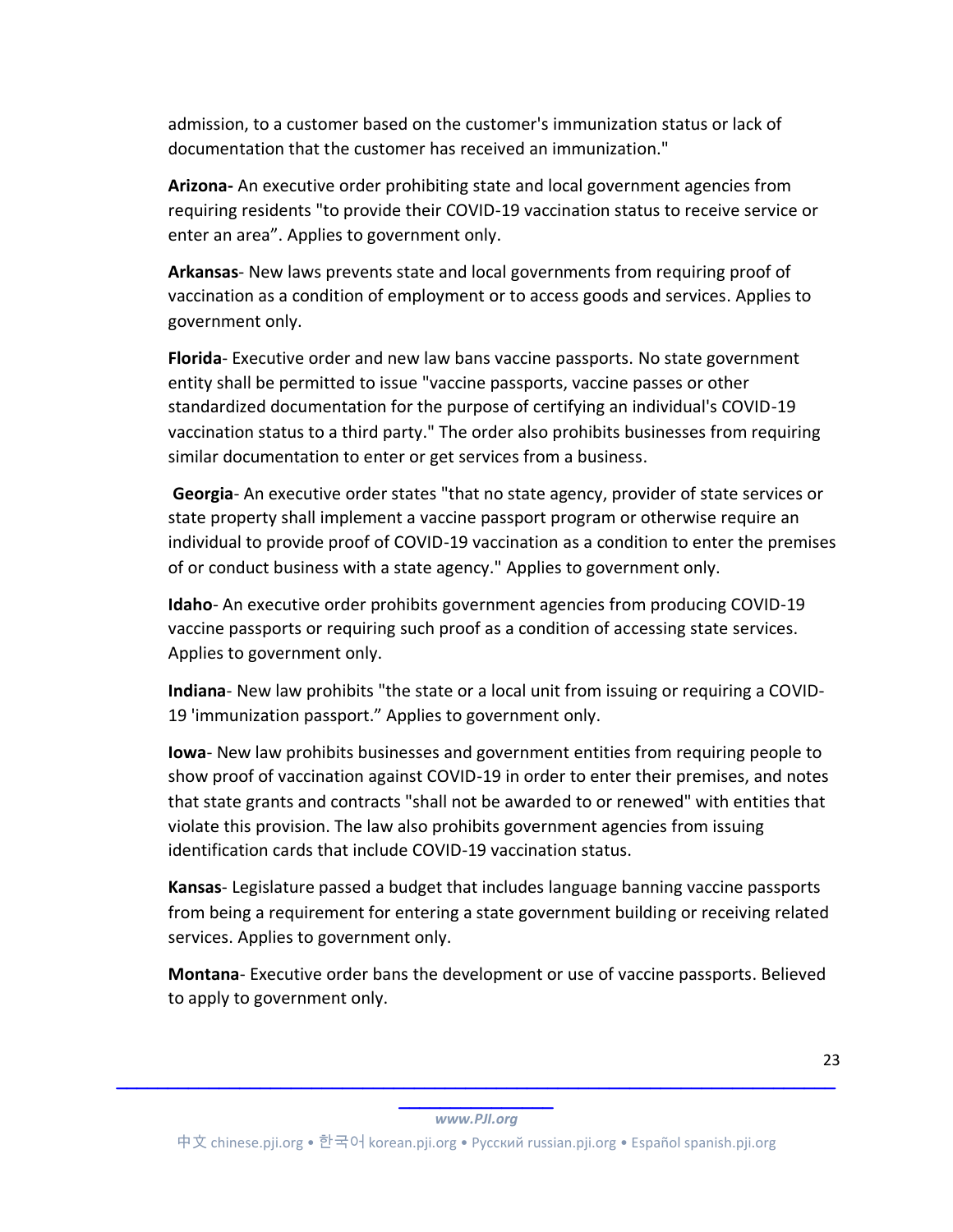**North Dakota**- New law bans state and local governments from requiring inoculation proof documents and prohibits businesses – with some exceptions – from requiring vaccination documents of customers and patrons for access.

**Oklahoma**- New law prohibiting schools from requiring COVID-19 vaccines for students, requiring vaccine passports, or imposing mask mandates on unvaccinated students. Applies to schools only.

**South Carolina**- An executive order bans vaccine passports in the state.

**South Dakota**- An executive order bans the development or use of COVID-19 vaccine passports.

**Tennessee**- New law bans government-issued vaccine passports. Applies to government only.

**Texas**- An executive order bans state agencies or political subdivisions from creating a vaccine passport requirement. The order also "prohibits organizations receiving public funds from requiring consumers to provide documentation of vaccine status in order to receive any service or enter any place."

**Utah**- New law prohibits state government from requiring people to get the COVID-19 vaccine. Applies to government only.

**Wyoming**- A directive from the governor prohibits "state agencies, boards and commissions from requiring 'vaccine passports' to access state spaces and state services." Applies to government only.

UPDATE: The state of Ohio enacted House Bill 244, which prohibits school and colleges in Ohio from mandating the COVID vaccine while it does not have FDA approval and prohibits discrimination for anyone who is unvaccinated.<sup>59</sup>

Federal legislation has been introduced to prohibit the Transportation Security Administration (TSA) from requiring Americans to show proof of vaccination or produce a vaccine passport for domestic flights and protect the privacy of personal health information.60

If the government issues and / or requires a vaccine passport, or unreasonably restricts access to persons who will not or do not prove they have been vaccinated, such a policy may violate

24

<sup>59</sup> Ohio House Bill 244 enacted 2021.

<sup>60</sup> "Sen. Rick Scott Introduces Freedom to Fly Act Banning TSA from Requiring Vaccine Passports", Office of Senator Rick Scott, June 2, 2021.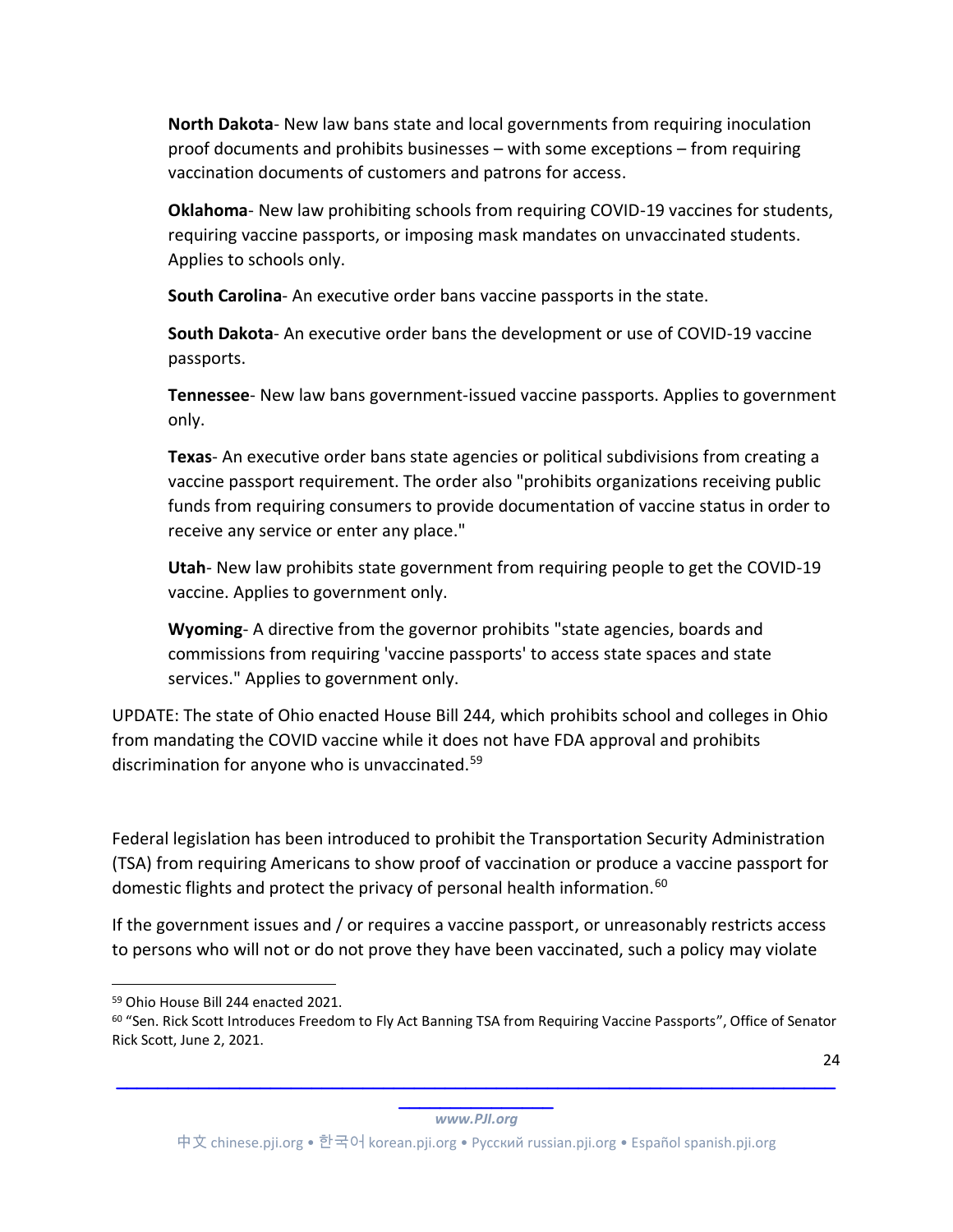the rights granted under the Privileges and Immunities Clause of Article IV, Section 2 of the United State Constitution. Such a government action would, in essence, create two classes of people- vaccinated and unvaccinated.

The Privileges and Immunities Clause of Article IV, Section 2 of the Constitution states that "the citizens of each state shall be entitled to all privileges and immunities of citizens in the several states."

This clause protects fundamental rights of individual citizens and restrains state efforts to discriminate against out-of-state citizens. However, the Privileges and Immunities Clause extends not to all commercial activity, but only to fundamental rights. But much debate surrounds the particular rights which the Privileges and Immunities Clause protects, so it is difficult to predict how a case might be decided in regard to an action based on this clause.  $61$ 

Lastly, and very importantly- Citizen participation in their government is vital to a thriving democracy, or in our case a representative republic. If you feel strongly about issues relating to vaccine passports or not being required to provide proof of Covid vaccination to travel, transact business, attend church, school or work, or participate in leisure or recreational activities, you should contact your elected representatives at the local, state, and federal level about executive and legislative guarantees that will preserve your liberty and freedom. Support those elected officials or candidates that fight for rights that are important to you.

**Question**- Are there any vaccines coming that are more like the traditional vaccines we have taken as children?

**Answer**- Yes. The next set of vaccine candidates, expected mid-to late 2021, are heavily skewed toward approaches that have produced successful vaccines. Conventional methods include using a killed or inactivated version of the pathogen that causes a disease to provoke an immune response, such as those used to make flu, polio and rabies vaccines.

Also more common are protein-based vaccines that use purified pieces of the virus to spur an immune response. Vaccines against whooping cough, or pertussis, and shingles employ this approach.

**\_\_\_\_\_\_\_\_\_\_\_\_\_\_\_** *www.PJI.org*

**\_\_\_\_\_\_\_\_\_\_\_\_\_\_\_\_\_\_\_\_\_\_\_\_\_\_\_\_\_\_\_\_\_\_\_\_\_\_\_\_\_\_\_\_\_\_\_\_\_\_\_\_\_\_\_\_\_\_\_\_\_\_\_\_\_\_\_\_\_\_**

<sup>&</sup>lt;sup>61</sup> Privileges and Immunities Clause, Legal Information Institute, Cornell Law School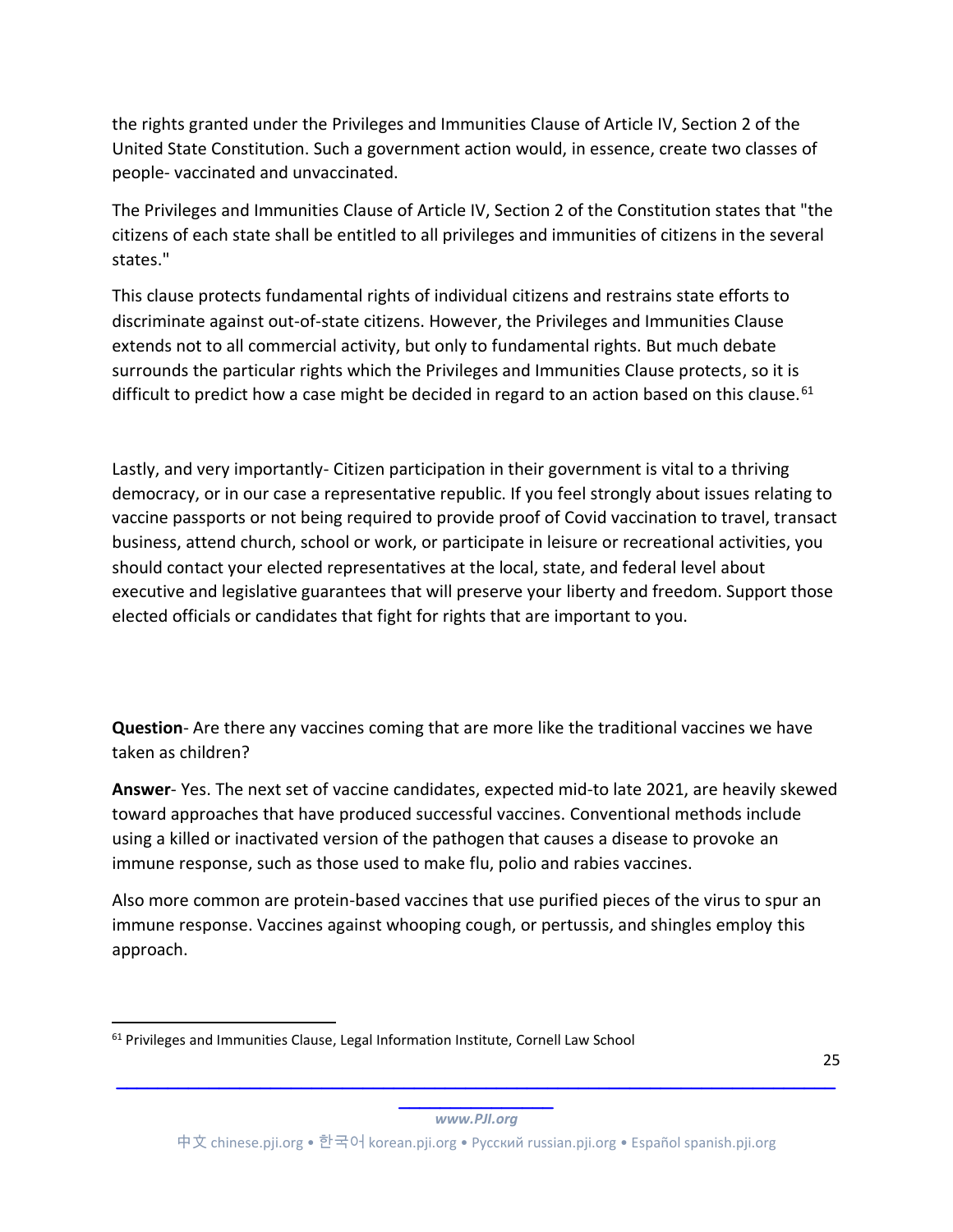Novavax Inc. is using similar purified protein technology and had targeted the vaccine to be available 3<sup>rd</sup> quarter of 2021. They have a combination Covid vaccine / flu shot that has tested well for both.<sup>62</sup> Novavax stated on June 14, 2021, that their Phase 3 trials continue to go well, and following approval, it is on track to reach manufacturing capacity of 100 million doses per month by the end of the third quarter and 150 million doses per month by the end of the fourth quarter of 2021.63

However, Atlantic magazine published an article titled: "The mRNA Vaccines Are Extraordinary, but Novavax Is Even Better", pointing out the lack of publicity surrounding the Novavax vaccine, even though it was a traditional vaccine and was more effective than the current vaccines and testing showed a greatly reduced rate of side effects. The article goes on to say the FDA does not appears to be eager to approve it, and it could be months until it is approved:

*"At the end of January, reports that yet another COVID-19 vaccine had succeeded in its clinical trials—this one offering about 70 percent protection—were front-page news in the United States, and occasioned push alerts on millions of phones. But when the Maryland-based biotech firm Novavax announced its latest stunning trial results last week, and an efficacy rate of more than 90 percent even against coronavirus variants, the response from the same media outlets was muted in comparison."*

*"If the FDA sees no urgency, the Novavax vaccine might not be available in the U.S. for months, and in the meantime the national supply of other doses exceeds demand. But the asymmetry in coverage also hints at how the hype around the early-bird vaccines from Pfizer and Moderna has distorted perception. Their rapid arrival has been described in this magazine as "the triumph of mRNA"—a brand-new vaccine technology whose "potential stretches far beyond this pandemic." Other outlets gushed about "a turning point in the long history of vaccines," one that "changed biotech forever." It was easy to assume, based on all this reporting, that mRNA vaccines had already proved to be the most effective ones you could get—that they were better, sleeker, even cooler than any other vaccines could ever be."<sup>64</sup>*

26

 $62$  "Next crop of COVID-19 vaccine developers take more traditional route", By Julie Steenhuysen, Caroline Copley, Rueters

<sup>&</sup>lt;sup>63</sup> "Novavax COVID-19 vaccine 90.4% effective in clinical trial, company says", Foxnews.com, By Alexandria Hein, June 14, 2021.

<sup>&</sup>lt;sup>64</sup> "The mRNA Vaccines Are Extraordinary, but Novavax Is Even Better", by Hilda Bastian, The Atlantic, June 24, 2021.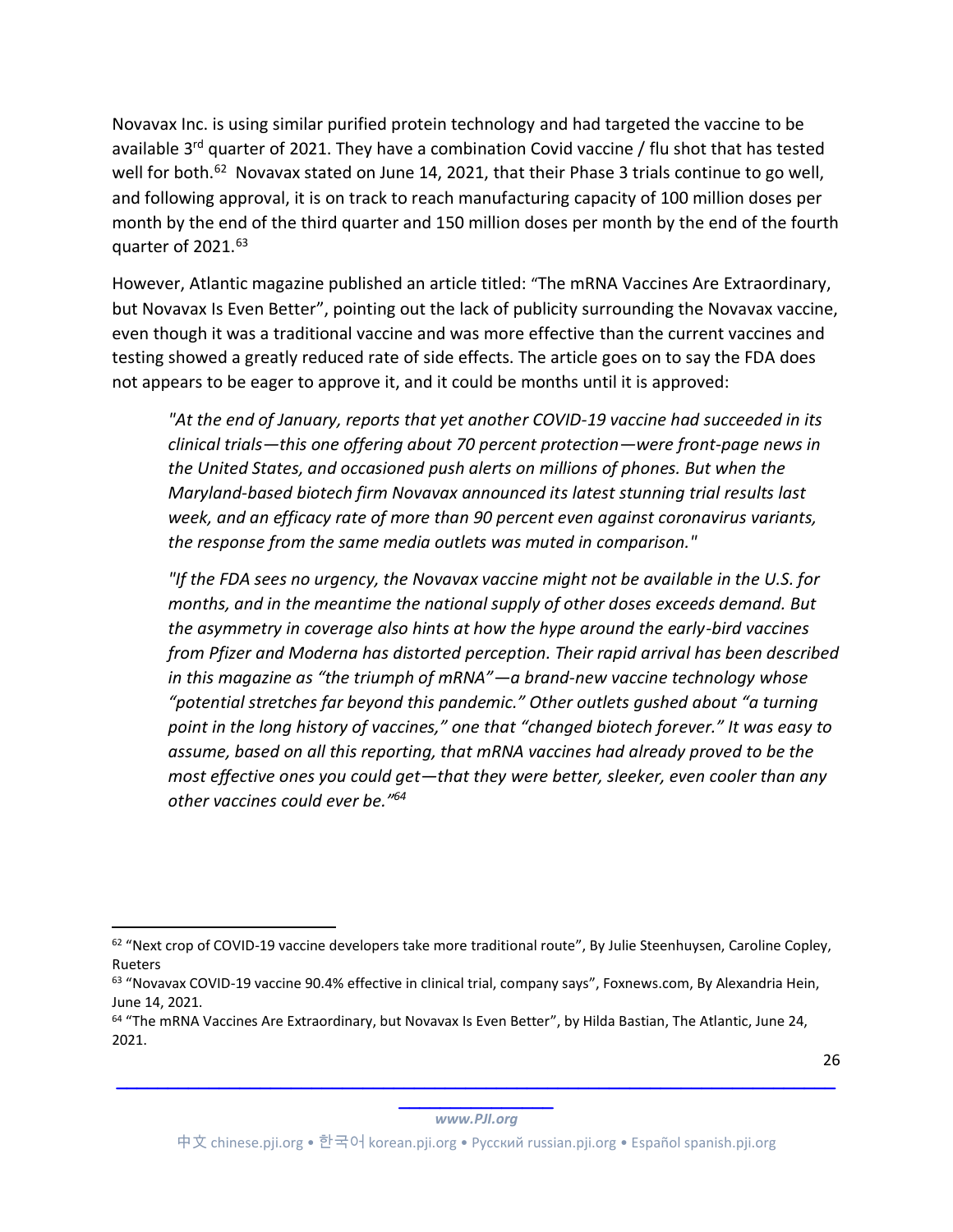On August 6, 2021, it was reported that Novavax was having trouble getting FDA approval for authorization under the Emergency Use Authorization (EUA). They now estimate the vaccine will be available sometime in the fourth quarter of 2021.<sup>65</sup>

In addition, French drug maker Sanofi is developing a protein-based COVID-19 vaccine employing the same approach it uses for its Flublok seasonal flu vaccine. Sanofi targets FDA approval in the 4th Quarter of 2021.<sup>66</sup>

### **In closing-**

The Pacific Justice Institute is not anti-vaccination, it is pro-freedom. Undoubtedly the Covid 19 vaccines have served portions of the American population very well, and have saved lives. We commend those who have worked tirelessly since the outbreak of the pandemic to make those vaccines available in record time.

However, because they have been approved only under the Emergency Use Authorization, they should not be mandated on any American. Further, even if one or more vaccines receive full FDA approval, Americans should have the right to assess their own risk and make informed decisions as to whether or not they want to be vaccinated.

There is risk involved in nearly everything we do in life. We as free citizens assess that risk and act accordingly. This nation was brought forth by people who took the great risk of traveling across the Atlantic Ocean to come to the New World. The United States of America was founded by people who decided to take the risk of going to war with the world's only superpower to become a free nation. The western part of our nation was settled by people who took the risk to travel across the wilderness by horse and buggy.

As previously stated, the odds of survival when contracting Covid 19, even if untreated, for healthy people under the age of 50 is 99.98% or higher<sup>67</sup>. American citizens should have the right to examine that risk and decide whether or not a vaccination is right for them. They should not be forced in either direction by their government, nor should they become another class of citizen based on the decision they make.

27

<sup>65</sup> "COVID-19 vaccinemaker Novavax faces manufacturing setback", by Meredith Wadman, August 6, 2021.

<sup>&</sup>lt;sup>66</sup> "Next crop of COVID-19 vaccine developers take more traditional route", By Julie Steenhuysen, Caroline Copley, Rueters

<sup>67</sup> TEN MEDICAL FACTS REGARDING THE COVID-19 EXPERIMENTAL VACCINES, Dr. Shelley Cole, Medical Director AFLDS, dated April 12, 2021.